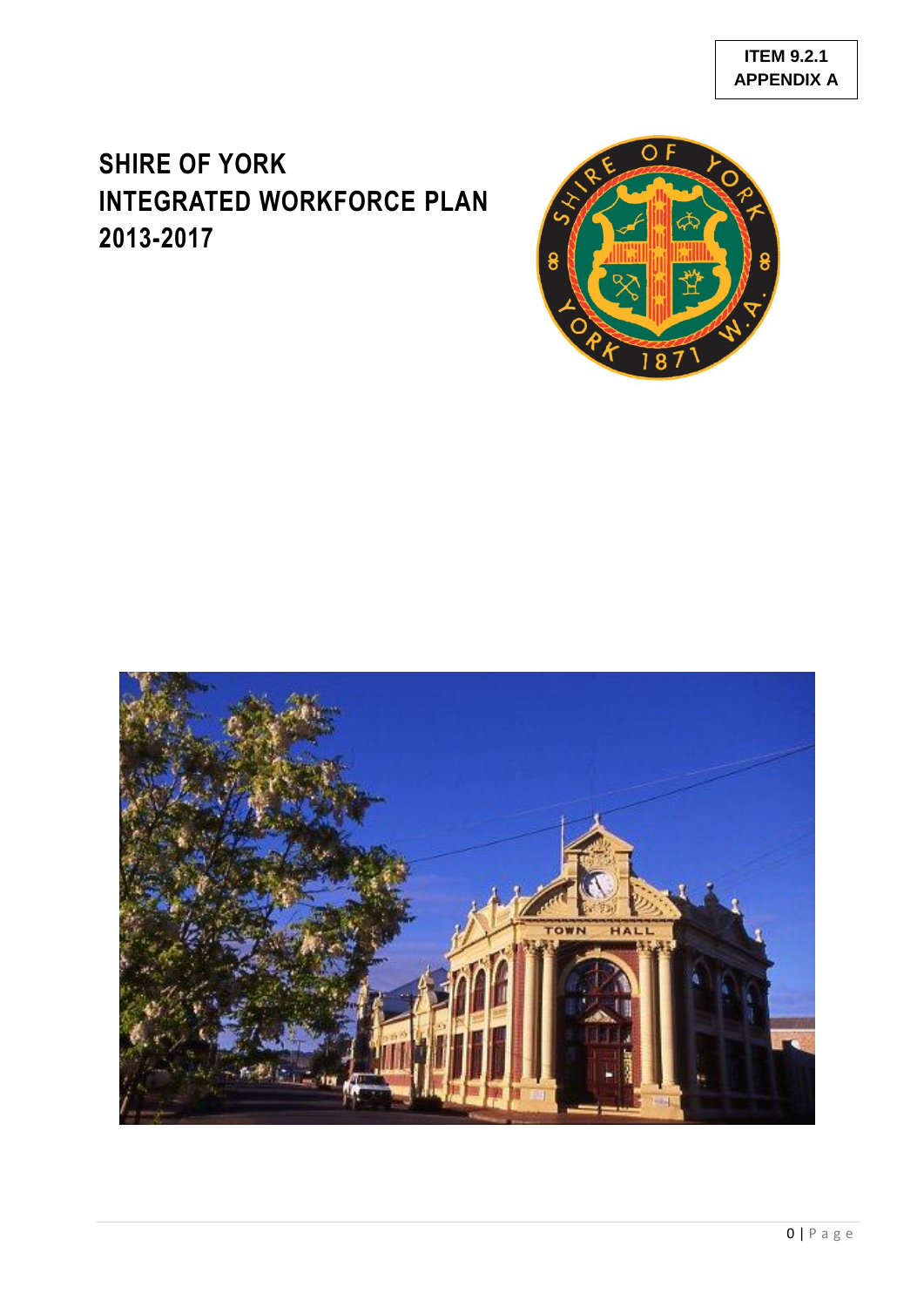### **CONTENTS**

| 1.  |  |
|-----|--|
| 2.  |  |
| 3.  |  |
|     |  |
|     |  |
| 4.  |  |
| 5.  |  |
|     |  |
|     |  |
| 6.  |  |
|     |  |
|     |  |
|     |  |
|     |  |
|     |  |
|     |  |
|     |  |
|     |  |
|     |  |
|     |  |
|     |  |
|     |  |
| 7.  |  |
| 8.  |  |
|     |  |
|     |  |
| 9.  |  |
| 10. |  |
| 11. |  |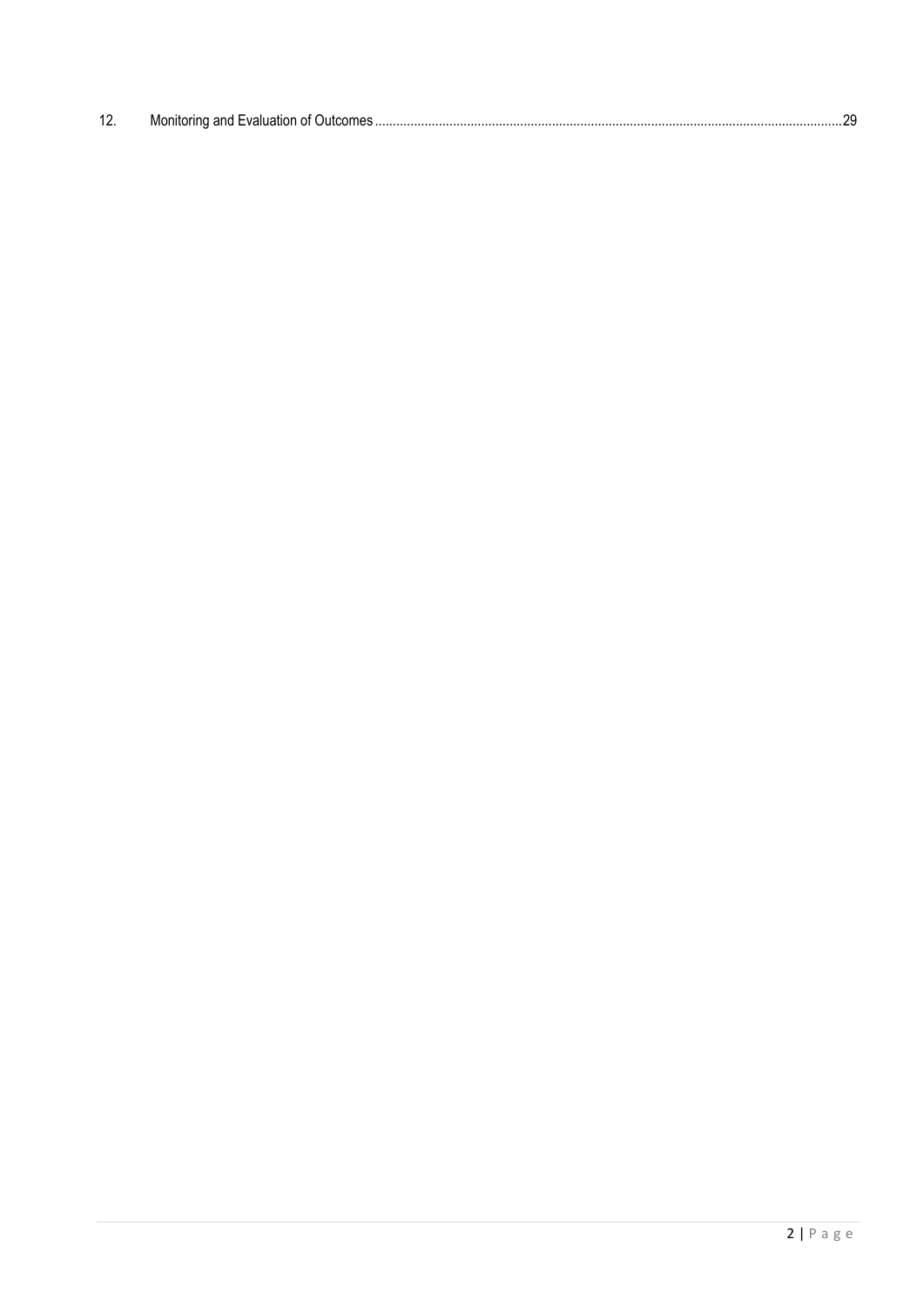## <span id="page-3-0"></span>**1. EXECUTIVE SUMMARY**

The Shire of York is one of four Shires in the Avon Region working within a Regional Transition Group towards amalgamation under the Department of Local Government"s (DLG) reform agenda. The proposed amalgamation includes the four shires of York, Tammin, Quairading, and Cunderdin. A governance structure has been developed to oversee the amalgamation process and implementation and consists of a South East Avon Regional Transition Group (SEARTG). In 2012 the Regional Business Plan: the Current State and the Future State Report was developed to provide an in depth analysis of proposed reform outcomes of the four Shires and included:

- 1. Service Delivery Plan
- 2. Rating Study
- 3. Information Technology
- 4. Human Resource

As the reform process continues, so does the ongoing demand for local services and programs. The Shire is therefore required to continue service delivery and future planning requirements with the knowledge that the amalgamation may proceed which, if does, will change the status quo significantly.

The Integrated Workforce Plan (IWP) 2013 – 2017 acknowledges the reform work undertaken to date and has adopted a realistic and pragmatic approach to the development of the IWP. Regardless of the reform agenda, the SEARTG is committed to identifying and piloting collaborative initiatives which is demonstrated through the SEARTG members Strategic Community Plans. This regional collegiality will facilitate a continuous improvement approach to service delivery and sustainability across the region and will be captured within the Integrated Planning and Reporting Frameworks across the Shires.

The Shire of York"s Strategic Community Plan identifies key issues and risks that will need to be managed throughout the coming decade. In addition to this, fostering and leveraging the Shire"s full economic and social potential will be a challenge as the region is facing ever increasing risks associated with the availability and accessibility of a flexible and skilled workforce. Key regional issues that are affecting workforce capacity and capability include:

- Economic growth and seasonal productivity
- Employment demand and required skills
- Inter-regional migration
- An ageing workforce; and
- Changes in the nature of education and training

For the Shire to remain sustainable and competitive in a shrinking and vulnerable labour market it must continue to identify, understand and improve upon its organisational workplace attributes and the contribution that it makes to the local government area, the region and equally as importantly, to the staff that deliver the services, programs and projects in their community.

The IWP has highlighted key risk areas and challenges and the need to ensure that regular and continuous analysis and action occurs to mitigate workforce risk and interruption to service delivery. Workplace culture plays a big part in this challenge and through a structured and well managed strategy, the Shire will ensure that a confident, skilled, professional and accountable workforce will be sustained into the future.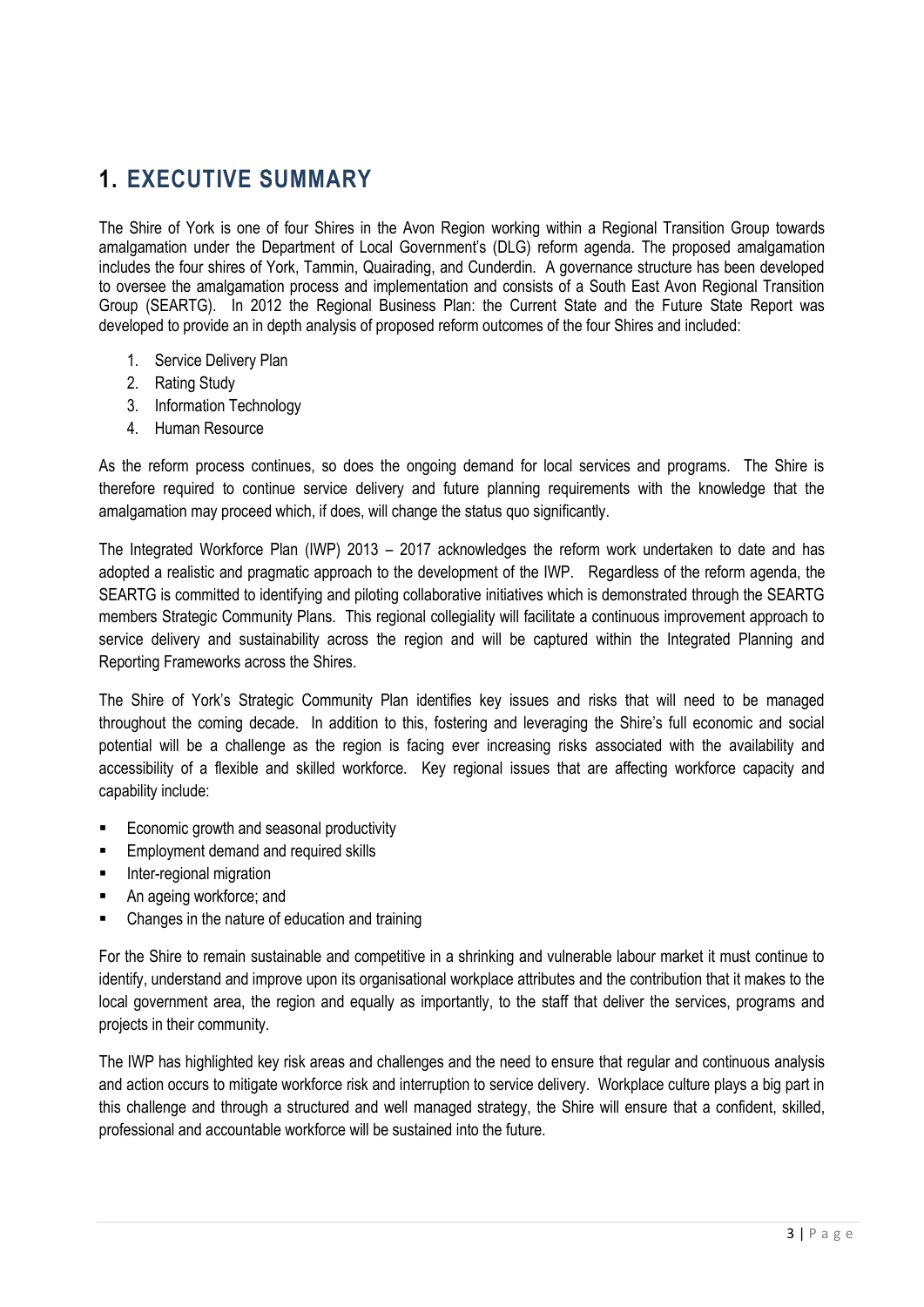The IWP is one of continuous improvement and long term commitment. The Shire does not have the discretionary funds or capacity to resolve and address all challenges immediately. What the Shire does have is strong leadership, community vision, effective management and a long term commitment to its greatest asset – its people.

# <span id="page-4-0"></span>**2. PURPOSE**

The purpose of this document is to develop and implement a structure, systems and processes for workforce planning that will be implemented across all aspects of the Shire's planning, operations and services. This integrated approach to workforce planning will ensure that the Shire of York recruits, retains and manages the human resource requirements needed to meet the strategic and operational objectives of the Shire, its community and the organisation.

# <span id="page-4-1"></span>**3. INTEGRATED WORKFORCE PLANNING**

The workforce plan has been developed to address the requirements of the Local Government Act 1995 section S5.56 (1) A "plan for the future" and S5.56(2):

*That Local Governments develop a Strategic Community Plan that links community aspirations with the Council's long term strategy.* That the Local Government has a corporate business plan linking to long term financial planning *that integrates asset management, workforce planning and specific council plans (informing strategies) with the strategic plan.*

## <span id="page-4-2"></span>**3.1 Integrated Planning and Reporting Framework**

The Shire"s planning framework aligns with the DLG"s framework as outlined below and comprises of the following plans and activities (refer Diagram 1).

Strategic Community Plan (SCP) – identifies the community"s main aspirations and priorities for the future and outlines strategies for achieving these goals

Corporate Business Plan (CBP) – describes the activities that will be undertaken over the next four years to achieve the agreed short and long term goals and outcomes.

Divisional Operational Plans (DOP) – outlines the details of the specific projects and activities that will achieve the commitments documented in the Corporate Business Plan.

Long Term Financial Plan (LTFP) – details the financial resources needed to enact the CBP in the first four years and potential revenues and expenses for the next six years of the plan. This plan serves to inform and resource all aspects of the integrated planning activities as appropriate. COMMUNITY ENGAGEMENT

Asset Management Plan (AMP) – This plan identifies and records the asset register, service levels, activities and strategies to ensure the physical assets and infrastructure are appropriately managed and maintained over their lifecycle, and disposed of or replaced at the end of that lifecycle.

Integrated Workforce Plan (IWP) – This plan identifies and reports on the internal capacity to meet current and future needs of the goals and objectives of the Shire / Community, both in capacity and



**Diagram 1: DLG Planning Framework**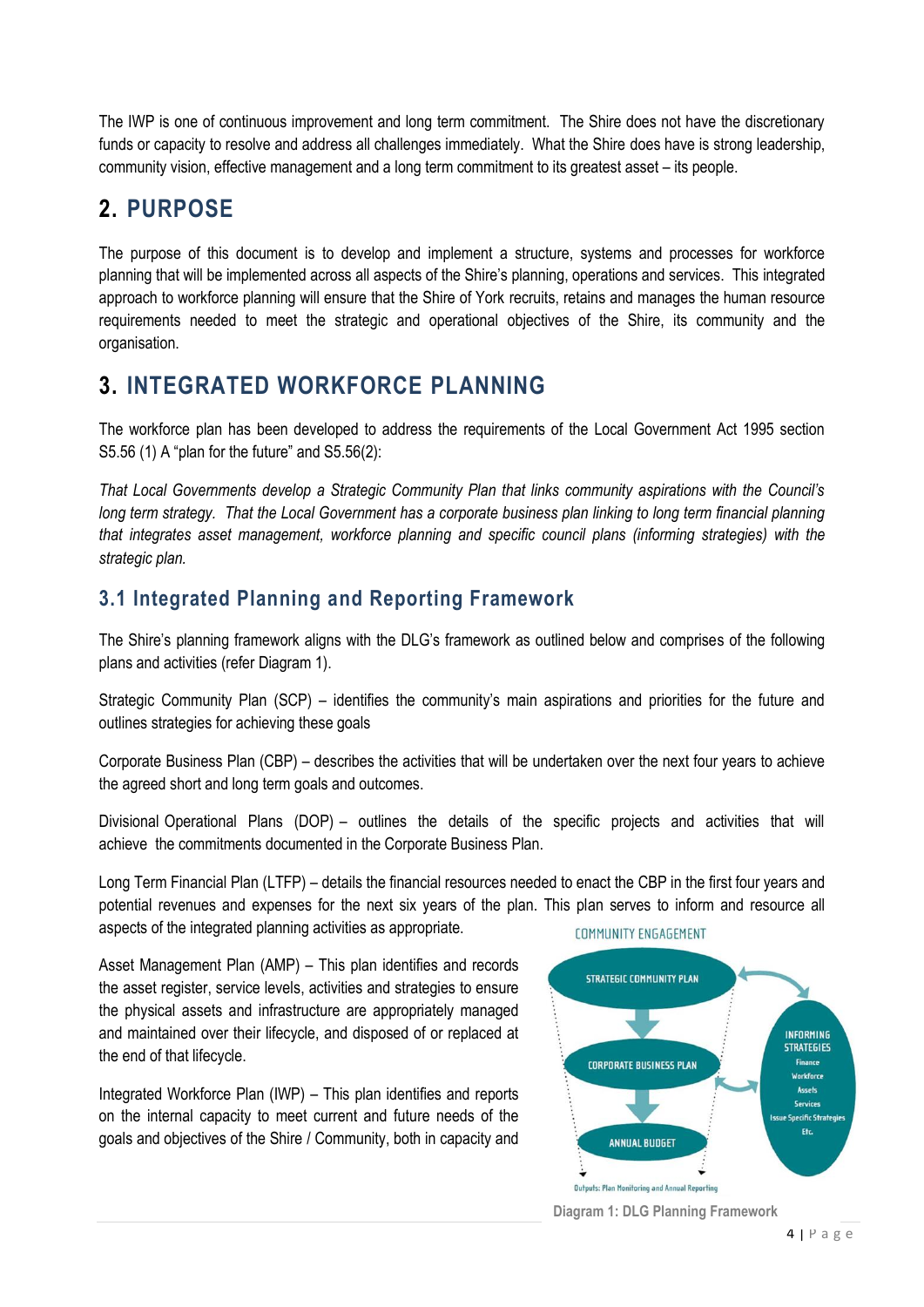capability. It identifies the gaps in human resources, assets or financial resources and strategies to mitigate them.

### <span id="page-5-0"></span>**3.2 Aims and Objectives of the Integrated Workforce Plan**

As outlined above, the IWP aims to address the workforce needs of the Shire that arise from core function operations, projects, strategic initiatives and priorities. It also aims to build capacity and resilience to allow the Shire to respond to the changing environment and issues arising from external pressures and legislative compliance issues.

The IWP aims to ensure the Shire"s workforce has the right skills, at the right time and in the right quantities to ensure sustainable service delivery in the future. It will address gaps between current and future workforce capability, identify areas of skills or capacity shortage, and outline strategies to address them. This information will inform the LTFP and the AMP to ensure that the financial and physical resources of the workforce plan are included in the documents.

Methodology:

The methodology used follows the principles of the WA Department of Local Government's Workforce Planning Guidelines.

# <span id="page-5-1"></span>**4. AVON – LOCAL TO GLOBAL**

The Avon sub-region of WA is a one billion dollar, export orientated economy. Home to over 27,000 people in 2011 (ABS 2012 Estimated Residential Population), or 4.5% of WA non-metropolitan population, the Avon is a diversified and dynamic region.

The Shire has a total area holding for livestock, broadacre, fruit, orchard and vegetable production of 136,134.6 ha with cereal for grain being the main crop (36,878.6 ha) and non-cereal broadacre crop covering 6,480.7 ha. Sheep and lamb, meat cattle and pigs are the main livestock grown with total value of agricultural production totalling over \$46m.

Key economic drivers impacting upon the region include its ability as a region to meet food demands globally, transport and logistical requirements and manage an ageing population.

The Avon region has a strong population growth, and is positioned as a regional manufacturing and logistics hub and boasts affordable and quality housing. Key economic opportunities for the region include broad acre agriculture, transport and industry, health and aged care, retail, lifestyle and tourism.

With a strong agricultural foundation and within good proximity to mining areas and WA"s capital city Perth, the Avon Region has a strong economic foundation.

**Diagram 2. Avon Sub-region.**

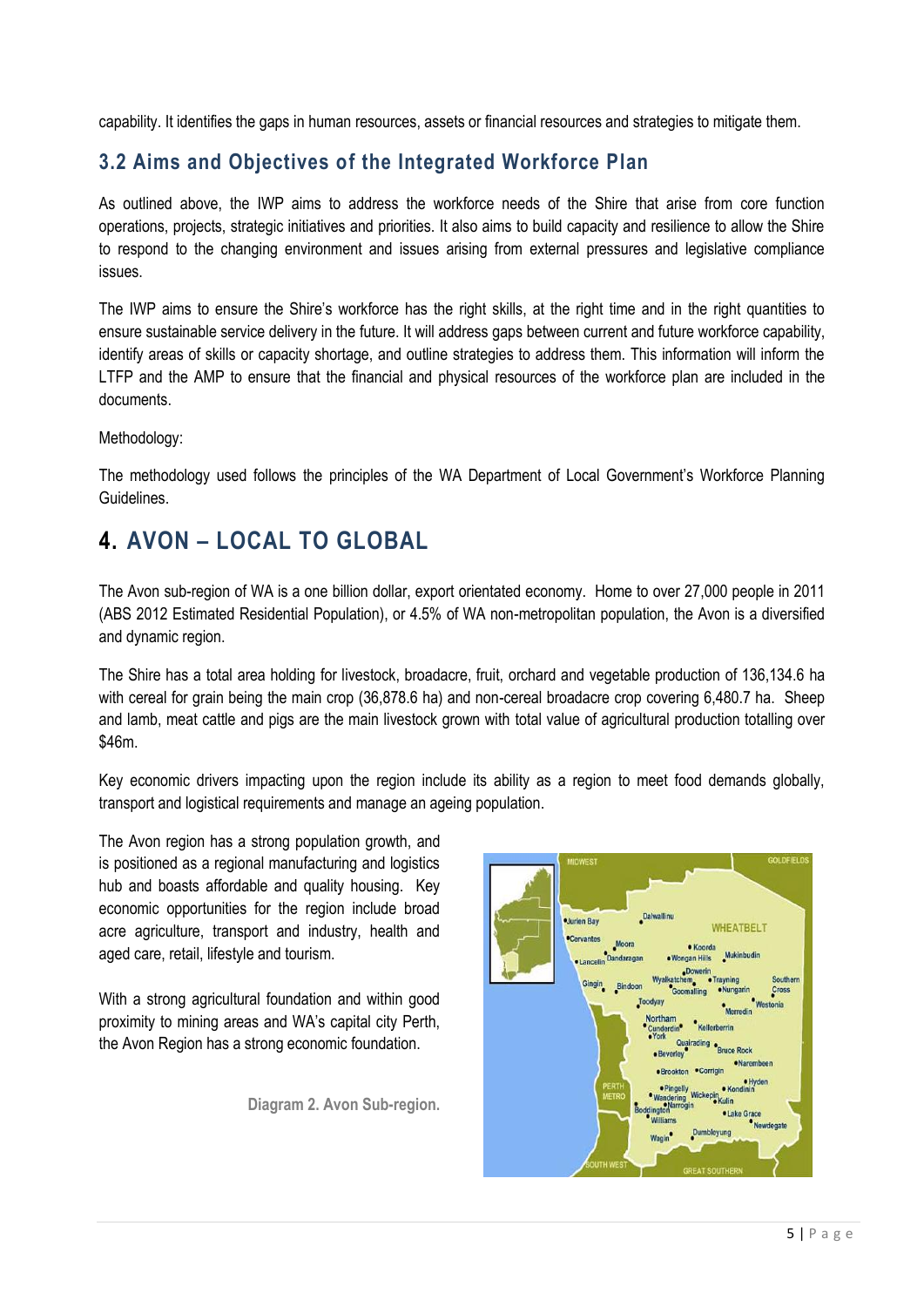# <span id="page-6-0"></span>**5. THE SHIRE'S EXTERNAL ENVIRONMENT**

#### General Employment Environment:

2013 Economic Profile<sup>1</sup> states that Western Australia has 33% of Australia's land area and 10.7% of its population. The State's share of the national population is projected by the ABS to grow to 11% (3.0 million) by 2026 and 12% (4.3 million) by 2056. There were 1.31 million people employed in Western Australia in December 2012. The Department of Training and Workforce Development estimates a potential shortfall of 76,000 workers by 2014-15.

Western Australia's population rose 3.3% (78,037) to 2,430,252 in 2011-12. Net overseas migration contributed 60% (47,147) of the population growth in 2011-12. Net interstate migration rose 80% to 11,085 in 2011-12. Population growth has accelerated from 2.2% in 2009-10 and 2.4% in 2010-11 to 3.3% in 2011-12.

Western Australia's employment rose 4.7% (59.400) over the twelve months to December 2012, with 9% of the growth occurring in the past three months. Australia"s employment rose 1.3% (148,400) over the year to December 2012. The State"s unemployment rate was 4.3% in December 2012; higher than the 4.1% in the previous month and 4.2% a year earlier. Australia"s unemployment rate was 5.4% Western Australia"s mining industry employed 108,900 workers directly in the December quarter 2012, 3% (3,600) more than a year earlier.

| Regional Labour Markets <sup>1</sup> and Population <sup>2</sup> |                 |                   |                               |                   |                  |
|------------------------------------------------------------------|-----------------|-------------------|-------------------------------|-------------------|------------------|
| Region                                                           | <b>Employed</b> | <b>Unemployed</b> | <b>Unemployment</b><br>rate % | <b>Population</b> | Annual<br>Growth |
| Perth                                                            | 997,444         | 39,637            | 4.0                           | 1,726,055         | 2.5              |
| South<br>West                                                    | 85,742          | 4,137             | 4.6                           | 158,615           | 1.6              |
| Peel                                                             | 46,673          | 2,670             | 5.4                           | 112,677           | 4.4              |
| Wheatbelt                                                        | 44,601          | 1,100             | 2.4                           | 72,856            | 0.0              |
| Goldfields-<br>Esperance                                         | 35,594          | 788               | 2.2                           | 59,489            | 1.1              |
| Great<br>Southern                                                | 32,354          | 1,656             | 4.9                           | 56,884            | 0.2              |
| Mid-West                                                         | 30,407          | 817               | 2.6                           | 55,609            | 1.2              |
| Pilbara                                                          | 27,477          | 607               | 2.2                           | 62,736            | 6.5              |
| Kimberley                                                        | 17,532          | 931               | 5.0                           | 37,673            | 2.9              |
| Gascoyne                                                         | 5,912           | 192               | 3.1                           | 9,621             | 1.1              |

Regional Profile:

*<sup>1</sup>September quarter 2012. <sup>2</sup> 2010 – 11*: *Source Department of Education, Employment, and Workforce Relations Small Area Labour Markets and ABS Regional Population Growth.* 

## <span id="page-6-1"></span>**5.1 Regional Environment Relative to Workforce Planning**

Regional communities are constantly facing the challenge of attracting and retaining a skilled and flexible workforce specific to their own community and regional needs. The WA Wheatbelt region is no different with regional factors affecting workforce capability and capacity such as:

- An ageing workforce
- Inter-regional migration and a transient workforce
- Lack of wage parity across industries
- Employment demand and changing skills requirements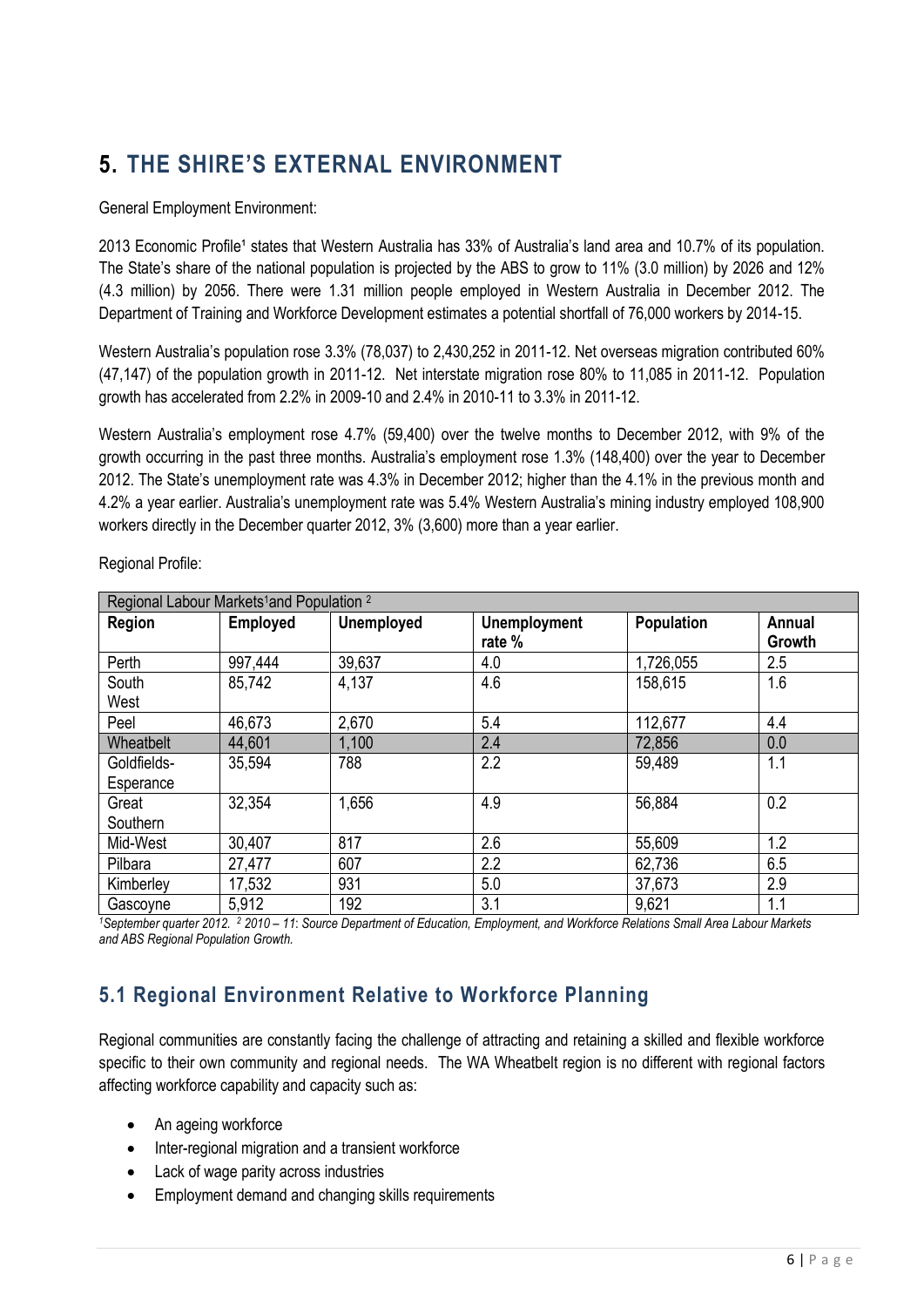• Consistent economic growth

In 2012, the Department of Training and Workforce Development released a report entitled Wheatbelt Workforce Development Plan 2013 – 2016 which targets current and future demand for workforce skills, workforce gaps and proposed future strategies to develop the Wheatbelt workforce. This report was developed in the context of the Department's Skilling WA - A Workforce Development Plan for WA.

The State Government agency of Regional Development Australia has also commissioned the Regional Development Australia Strategic Regional Plan 2010-2015 (2012 Revision), which outlines the three key areas of focus for the region and the associated issues and challenges. These areas are outlined below and include the need to address workforce skills, shortfalls and the transient nature of workers.

- 1. Vibrant Economy
	- 1.1. Attracting and retaining skilled workers of all ages to meet state and regional needs.
	- 1.2. Continuing to build upon the regions diversified economic base to ensure resilience.
	- 1.3. Building capacity and capability within existing residents" skill base growing your own.
	- 1.4. Strategic focus on identifying and maintaining key assets and opportunities for new infrastructure.
- 2. Liveable Communities
	- 2.1. Communities are innovative, connected and value diversity.
	- 2.2. Professional services and agencies and other relevant stakeholders are collaborative, integrated and strategic.
	- 2.3. Cultural, recreational and sporting activities are aligned to community well-being outcomes.
	- 2.4. Community safety, lifestyle and employment opportunities are enhanced by the community amenity.
- 3. Valued Natural Amenity
	- 3.1. Climate change opportunities are pursued and risk minimised.
	- 3.2. Protect biodiversity and natural assets.
	- 3.3. Water management is improved.

### <span id="page-7-0"></span>**5.2 WA Local Government Environment**

Local Government Reform Agenda:

The Local Government (LG) Department is in the process of managing significant structural reform across the sector that includes seeking amalgamation and collaborative resource sharing where possible and practical to ensure sustainability and governance to address past issues and build for the future.

Research, planning and analysis has been undertaken over the past twelve months focusing on the current and future state of LG reform in the Avon Region with the 2012 Regional Business Plan – Future State Report developed (Domenic Carbone and Associates and DL Consulting 2012) which summarises the current and future state (post amalgamation). The data and recommendations outlined in the report have been utilised as reference material for this report.

With the reform agenda for amalgamation including stakeholder consultation and planning continuing throughout 2013, members of SEARTG will need to maintain their focus on business as usual whilst being mindful of the environment. The community polling process commences late 2013 and as yet there is no indication as to the preference of the community vote. With this in mind, the approach adopted for the IWP 2013-2017 will be to focus on the key challenges for Year 1, the 2013/14 period with secondary issues flagged for years 2 to 4. This will provide adequate time for the reform process (voting) to be undertaken. The review of the IWP is scheduled to commence early 2014 which provides the Shire(s) time to review and plan for 2014/15 and beyond – whatever the outcome.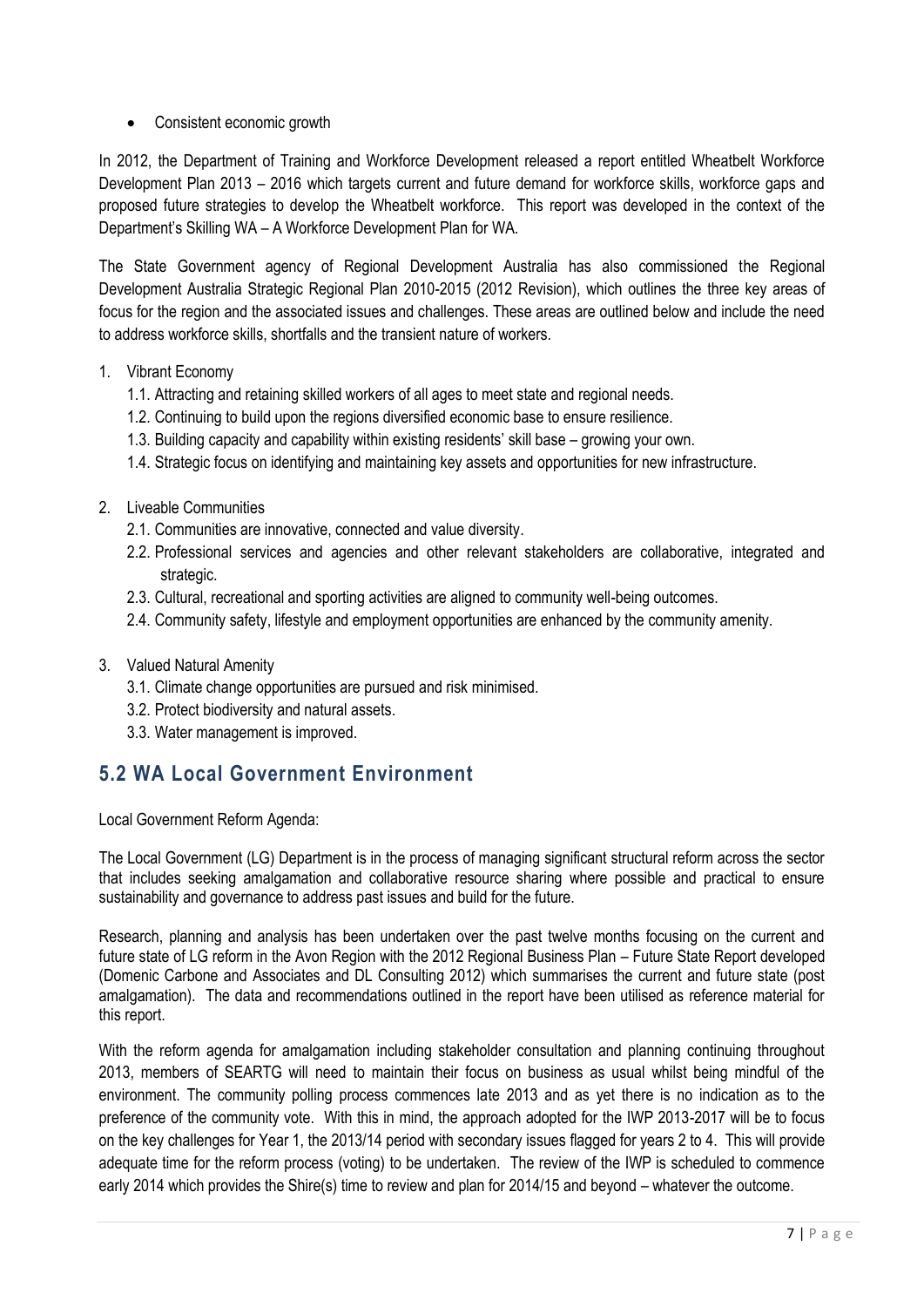If the community vote supports amalgamation, strategic planning will commence under the leadership of the new executive team. The 2012 Regional Business Plan – Future State Report has highlighted that although a strategic plan is not yet available for post amalgamation, community consultation has taken place for the member local governments of the SEARTG, in addition, data has also been collected. The following key characteristics and themes have been identified in the Future State Report as follows:

|                                                                                   | <b>KEY CHARACTERISTICS</b>                                                                                                                                                                                                                                                                                                                                                                                                                                                                                                                                                                                                                                                                                                                                                                                          |
|-----------------------------------------------------------------------------------|---------------------------------------------------------------------------------------------------------------------------------------------------------------------------------------------------------------------------------------------------------------------------------------------------------------------------------------------------------------------------------------------------------------------------------------------------------------------------------------------------------------------------------------------------------------------------------------------------------------------------------------------------------------------------------------------------------------------------------------------------------------------------------------------------------------------|
| <b>Share Community</b><br><b>Values</b><br>$\checkmark$ Needs to be<br>maintained | Sense of place, strong sense of identity and sense of history<br>■<br>Lifestyle choices<br>$\blacksquare$<br>Community is important and local community matters<br>Ξ<br>Rural tranquil environment must be preserved, open and safe<br>Ξ<br>High level of care and concern for neighbours<br>Ξ<br>Equity is important<br>Ξ<br>Desire for inclusivity and support<br>п                                                                                                                                                                                                                                                                                                                                                                                                                                               |
| <b>Shared risks and</b><br>challenges                                             | Reliance of farming - need for sustainable farming<br>п<br>Need to grow economic base and employment opportunities<br>$\blacksquare$<br>Need to grow population<br>$\blacksquare$<br>Need to manage ageing population<br>$\blacksquare$<br>Sustainability is an issue, along with reliance on narrow economy<br>$\blacksquare$<br>Need for service adaptation to meet changing needs<br>$\blacksquare$<br>Increased legislation and regulation<br>$\blacksquare$<br>Need to improve local business viability<br>$\blacksquare$<br>High cost of development and infrastructure<br>$\blacksquare$<br>Decreasing workforce available for local government<br>Ξ                                                                                                                                                         |
| <b>Shared Opportunities</b>                                                       | Economic development – need to synergise rather than compete; build on<br>٠<br>related industries and diversify; increase tourism<br>Transport – interdependent transport routes; strategic location needs to be<br>$\blacksquare$<br>optimised through transport routes.<br>Environment - natural environment; resources management and waste<br>Ξ<br>management<br>Education and health advocacy – centres of excellence<br>$\blacksquare$<br>Aged in place – aged care services and accommodation<br>$\blacksquare$<br>Adaptable service delivery - community development; assets<br>Ξ<br>Workforce attractions – expertise and career paths<br>$\blacksquare$<br>Governance - shared plans and legislative requirements; synergise lobbying,<br>Ξ<br>advocacy, roles and partnerships, increase strategic focus |

It has also been stated in the Future State Report that the population of the proposed new local government would be approximately 6,500 persons and projected to increase to an estimate 7,530 persons by 2021. The main economy of the new LG would be agriculture based representing 28.5%, the labour force consisting of approximately 2,800 workers with 53.8% employment full time, 28.7% part time and 4.4.% unemployed.

As demand escalates for internal government reform and the need to grow professional services and meet global food and resource sector demand, developing flexible, skilled and stable workforces across the region is a significant challenge.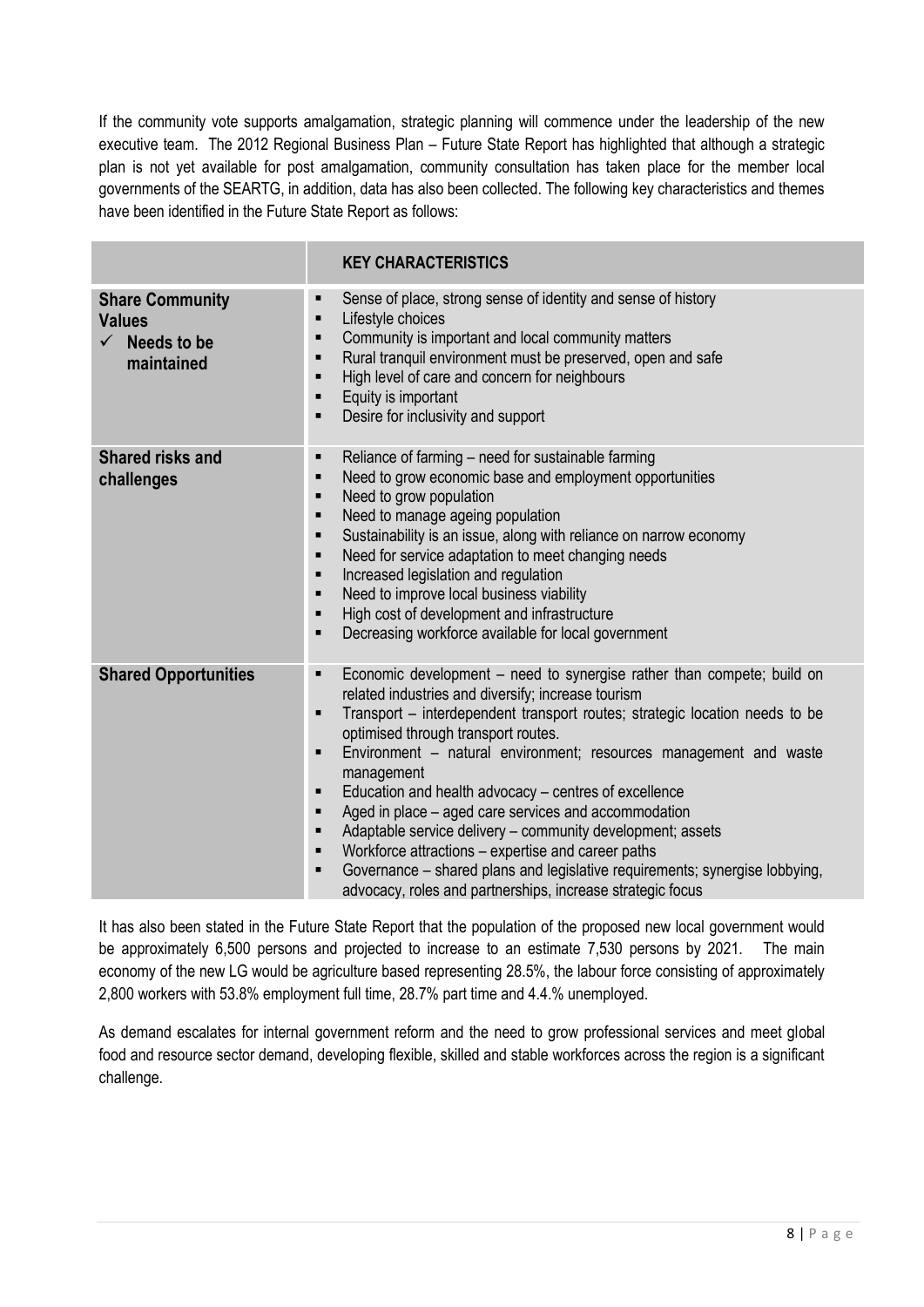External Pressures:

Labour force projections however indicate that many sub-regions in the Wheatbelt are likely to experience an increase in labour demand in the short to medium term with an annual average growth rate to the year 2026 projected at 0.8% compared to the average of 2.0% for Western Australia. Projected growth within the Central East sub-region is likely to be in the resource sector, particularly Yilgarn, while growth in the remaining areas will be very slow<sup>1</sup>.

With significant major projects continuing across the region ranging from highway to health and education services redevelopment, impact to the current workforce and regional skill base will be felt and will escalate the need to address supply and demand requirements. The out-migration of youth to other areas and the transient nature of the workforce will also exacerbate the situation.

Ever increasing service expectations and the constant threat of devolution of services or cost shifting from State Government in some areas can also have an impact on the ability to recruit, retain and renumerate the appropriate workforce.

1Tonts, M, Davies, A and Haslam-McKenzie, F 2008. Regional Workforce Futures: An analysis of the Great Southern, SW and Wheatbelt Regions, Geowest No. 35, Institute for Regional Development, UWA.

# <span id="page-9-0"></span>**6. SHIRE DEMOGRAPHICS**

## <span id="page-9-1"></span>**6.1 Demographics**

Following is a summary of the York profile as per the ABS National Regional Profile York (S) LGA Classification Code: LGA59730 4/11/2011:

- Estimated residential population 3,396 (1,696 Male 49.9%, 1,700 female 50.1%, 47 Aboriginal and Torres Strait Islanders 3.5%) representing an increase of 242 (7%) from the Estimated Resident Population as at 30 June 2010 National Regional Profile York LGA Classification Code LGA59730)
- Age and Population:

| <b>Age Group</b> | <b>Population Number</b> | % of Shire | % of Population (WA) |
|------------------|--------------------------|------------|----------------------|
| $0 - 14$ years   | 614                      | 18.1%      | 19.3%                |
| $15 - 39$ years  | 738                      | 21.7%      | 34.2%                |
| $40 - 64$ years  | 1385                     | 40.8%      | 32.5%                |
| 65 and over      | 658                      | 19.4%      | 14%                  |

- Unemployment rate 4.0%.
- Workforce employment status Full time employed people 56.2%, Part time 31.2%.
- The most common occupations include Managers 320 (21.9%), Technicians and Trades Workers 209 (14.3%) Professionals 187 (12.8%) and Labourers 178 (12.2%).
- Of employed people in the Local Government Area, 196 (13.4%) work in Sheep, Beef Cattle and Grain Farming. Other major industries of employment include School Education 88 (6.0%), Supermarket and Grocery Stores 48 (3.3%), Metal Ore Mining 44 (3.0%) and Hospitals 41 (2.8%).
- The median weekly personal income for people aged 15 years and over is \$477 (WA Median personal income \$662).
- Of occupied private dwellings, 43.8% are owned outright, 33.0% owned with a mortgage and 19.6% rented.
- Within the Avon Region, medium house price grew by 15.9% to \$237,500 in 2011 which is on par with state growth of 15.2%. Housing remains relatively affordable with a lower income ratio of 6.41.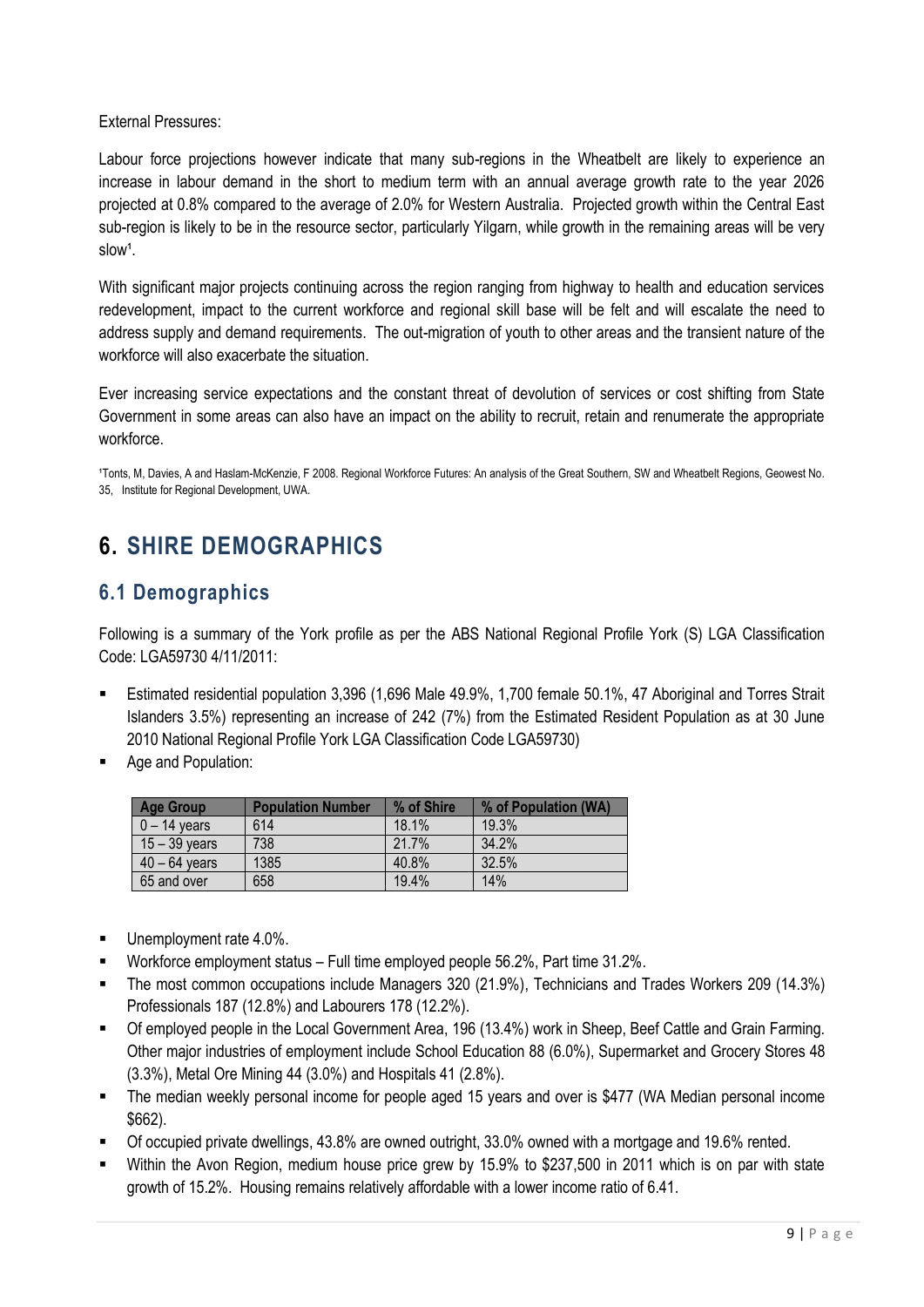## <span id="page-10-0"></span>**6.2 The Shire's Internal Operating Environment**

Identifying and understanding the external issues and risks that impact upon the Shire is a critical step in planning for the future. To further support the current and future context of workforce planning, the need to identify and consider the internal or organisational environment that will also influence the way in which the Shire responds to workforce planning also needs to be defined.

#### <span id="page-10-1"></span>**6.2.1 Governance and Management**

The Shire operates effectively in what is an environment that is affected significantly by climatic conditions, regional economy, government policy and community demand. Major construction and planning projects have consumed the Shire resources over recent periods.

Of the six currently elected Councillors, three elected member terms including the President and Vice President, will expire in 2013 which could result in a significant loss of community knowledge and experience. Although there maybe changes in Council, senior staff are stable with the current Chief Executive Officer completing nine years employment with the Shire.

Councillors have been actively involved in the development of the Strategic Community Plan 2012-2022 with expectations of the community clearly defined in the plan. Skills and expertise of the Council as a whole should be documented and assessed with individual Councillor Development Plans reviewed and developed to ensure that Council collectively, has the support, skills and knowledge demanded of them for the future.

The Shire continues to focus on corporate planning and sound fiscal management with the Department of Local Government's Integrated Planning and Reporting Framework requirements nearing completion.

The new Strategic Community Plan provides a clear and concise pathway forward for the next ten years and highlights the key actions and tasks required to achieve community goals and aspirations.

### <span id="page-10-2"></span>**6.2.2 Service Delivery Model**

The Shire of York has a workforce of fifty two (52) employees. The Shire delivers a broad range of services and programs and is split into five divisions – three providing front services and two providing back office support and enabling external delivery.

The Shire delivers external services (front line or direct service delivery) such as programs, projects, civil works and day to day operations through a workforce of 36 employees (69%). To support the delivery of front line services, internal support, which is also referred to as back office functions, are delivered by a workforce of 16 (31%). This ratio of approximately 1:2.25 is acceptable with back : front office ratios ranging from 1:2 to 1:4 across Australian operations with the latter primarily relating to sales environments.

The Shire utilises external consultants to undertake annual or one off projects such as asset management, strategic and business planning and procures contractors to assist with the delivery of civil works and construction/infrastructure projects on an as-needs basis.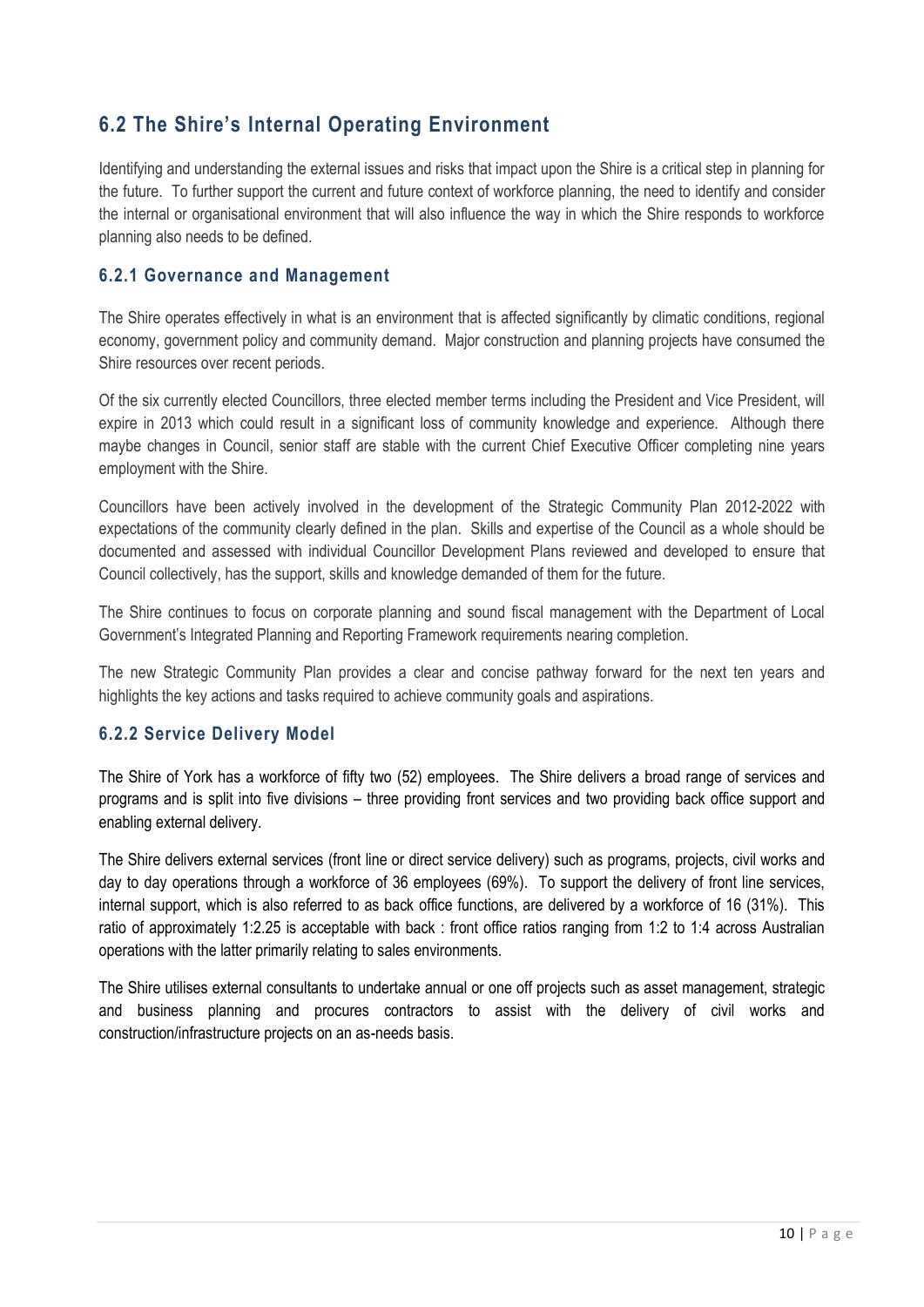Shared Services:

The following services are delivered across the region to other Shires by the Shire of York:

| <b>PLANNING</b>         | <b>HEALTH AND BUILDING</b> | <b>RANGER</b>             |
|-------------------------|----------------------------|---------------------------|
| <b>Quairading Shire</b> | <b>Quairading Shire</b>    | <b>Quairading Shire</b>   |
| <b>Cunderdin Shire</b>  | <b>Cunderdin Shire</b>     | <b>Cunderdin Shire</b>    |
| <b>Tammin Shire</b>     | <b>Tammin Shire</b>        | <b>Tammin Shire</b>       |
|                         | <b>Beverley Shire</b>      | <b>Beverley Shire</b>     |
|                         | Kellerberrin Shire         | <b>Kellerberrin Shire</b> |

Local Governments operate within considerable financial constraints and are required to deliver diverse services that at times provide no or limited opportunities for achieving economies of scope or scale. Products and services are often disparate with no commonality so efficiencies and productivity need to be sourced from the "back office" or internal operations, systems and processes or through regional partnerships.

Diagram 3 below outlines the current organisation structure.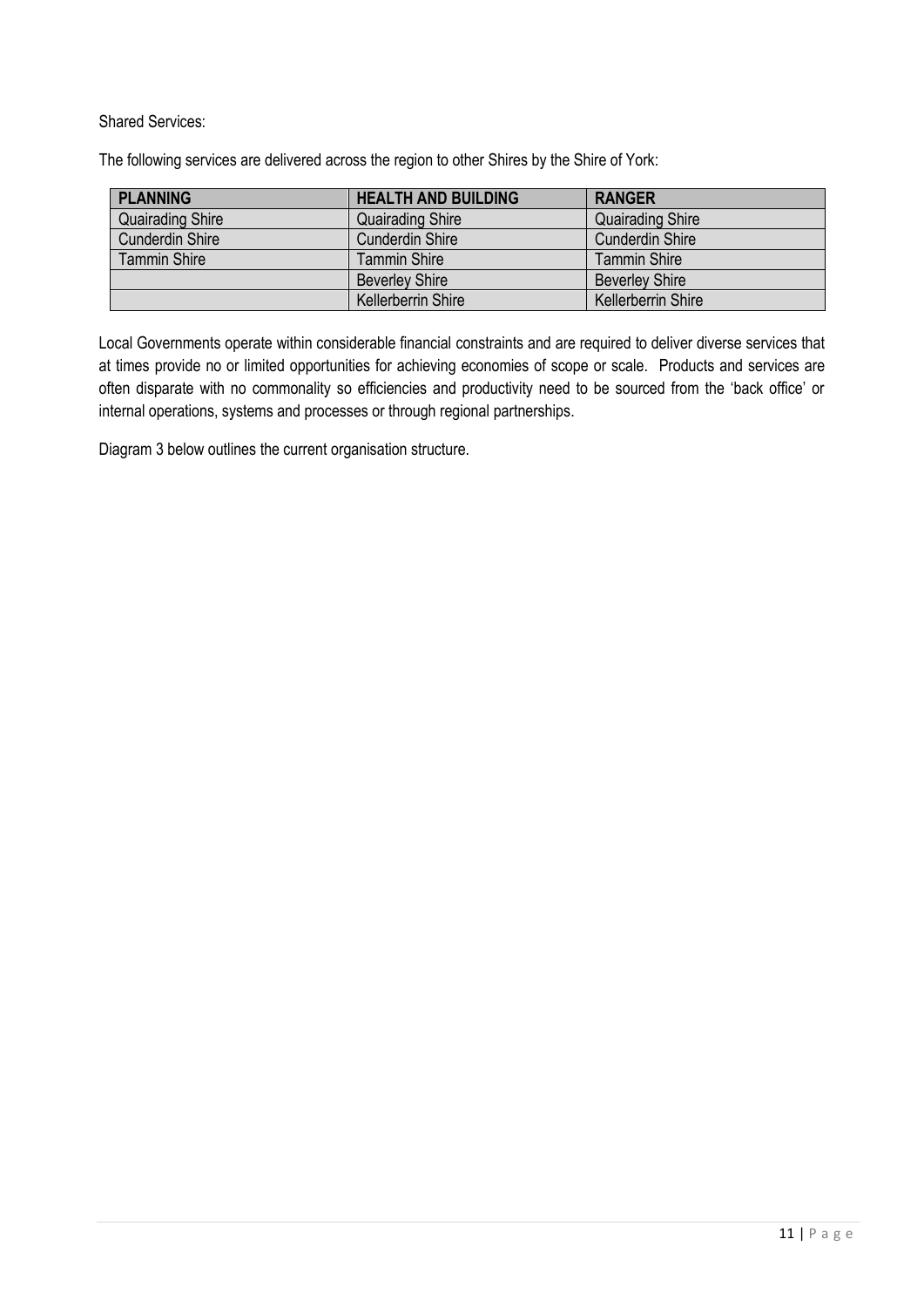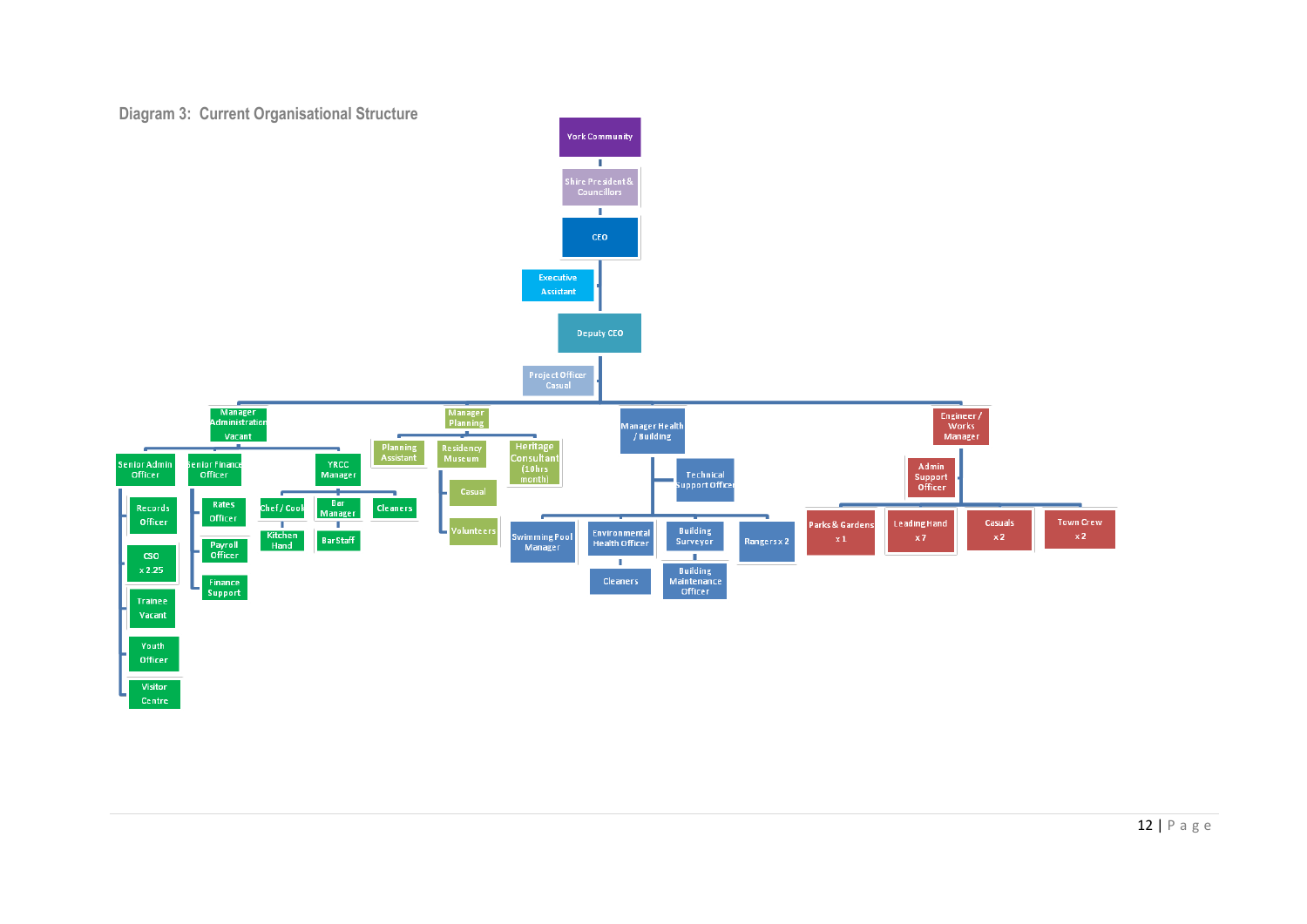### <span id="page-13-0"></span>**6.2.3 Workforce Profile as at May 2013**

The Shire of York has a total of 52 employees (43 full time equivalents) comprising of 33 full time, 15 part time and 4 casual employees. Gender percentages are 28 (54%) female and 24 (46%) male. The senior management team comprises of 6 staff.

The average age of employees is 45 years. Ages of employees range from 21 years to 70 years. The age profile of the organisation is indicative of the industry with 38% of Public Administration employees in WA aged over 44 years / 45% nationally (DEEWR 2012). In 10 years 56% of the workforce will be aged over 55 with 19 of those employees expected to have retired.

The Shire has 1 (2%) employee who identifies as Aboriginal. The estimated local residential Indigenous population (2010) is approximately 3.5%.



Tenure of employment ranges from 34 years to 2 month with an average length of service being 6.5 years.



As part of the data gathering associated with the development of the IWP, 42 staff (81% of the workforce) completed a survey that covered position responsibilities, capacity, training, development and staff satisfaction.

Survey results suggest that approximately 81% of employees have over 3 years experience in local government (with up to 34 years experience). This demonstrates a core understanding of the sector from employees and an appreciation for the unique nuances of local government.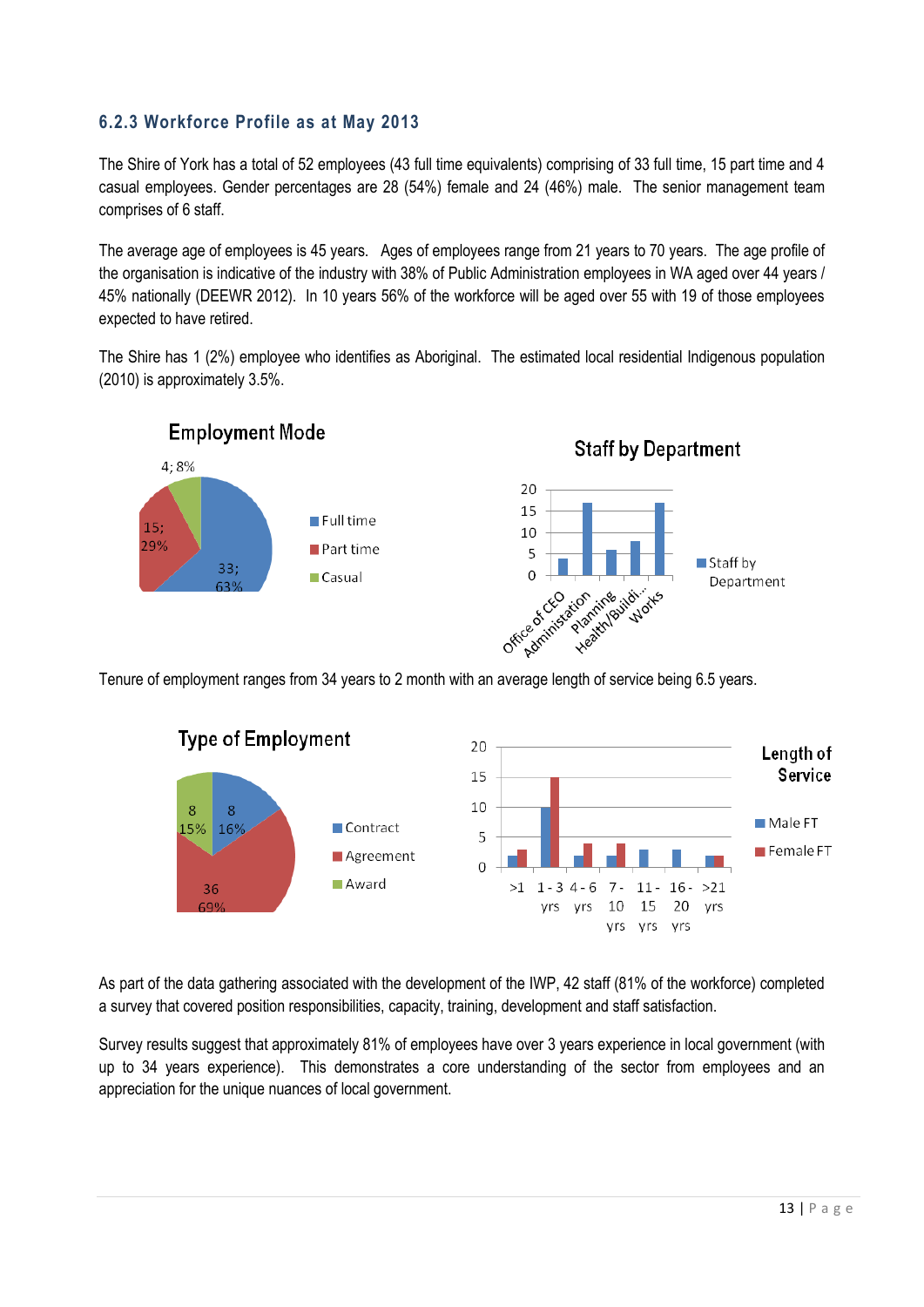### <span id="page-14-0"></span>**6.2.4 Overtime and Resource Allocation**

Approximately 49% of the workforce are working agreed extra hours to meet scheduled works objectives and are operating effectively and at full capacity. The current Workplace Agreement states a minimum 76 ordinary hours per fortnight which is structured as 8.5 hours a day, 8 hours on pay day and 1 Rostered Day Off (RDO) a fortnight.

Additional hours of works are completed periodically by almost half of the survey respondents, with 10% of the respondents identifying that they work regular agreed overtime, whilst 90% state the main reasons for working extra hours as being that they have too much work to undertake in the set hours, unfilled positions creating additional workload, lack of information and/or support from others. The Shire ensures that employees have the ability to work flexible hours which allows employees to manage their time and workloads accordingly.

Three survey respondents stated that they work up to an additional 10 hours a week with a further 3 from senior management working in excess of 80 hours per fortnight.

Employees working excessive hours will need to undertake a task "n" time activity (time and motion) to ensure all activities are in line with the position description and desired outputs and outcomes of the Corporate Business Plan, scheduled and resourced accordingly, delegation is effective, training is current and plant/equipment is adequate.

#### <span id="page-14-1"></span>**6.2.5 Recruitment and Retention**

During the period 2010/11 to YTD June 2013, the Shire experienced a growth rate of approximately 36.5%. The staff turnover rate has reduced significantly from 12.5% (5 staff) in 2010/11, 10% (4 staff) 2011/12 to current year of 6.25% (3 staff). The percentages do not include casuals. The current average rate of staff attrition across the Western Australian Local Government Sector is 18.4% (WALGA 2013). The Shire does not keep information in relation to reasons why employees leave. Employee exit interviews should be implemented immediately so that reasons can be identified and referred to when developing a staff attraction and retention policy and plan.

Staff are encouraged to progress professionally within the Shire which is evident with the appointment of the DCEO being a successful internal candidate.

Following is a summary of employee appointments from 2010/11 to 2012/13:

#### 2010/2011

- Information Officers Visitor Centre x 2 The Visitor Centre closed with responsibility for the service moving to the Shire.
- $\blacksquare$  Building Surveyor x 1 Previously one officer was responsible for all three functions: Health / Building, Environmental Health and Building Surveyor. When the officer left the Shire, this position was reviewed resulting in a new Building Surveyor position.
- **Environmental Health Officer x 1** As per the above explanation.
- **Finance Support Officer x 1** This position replaced a trainee position.
- Senior Administration Officer (previously project officer)  $x$  1

#### 2011/2012

**Recreation & Convention Centre Manager** This position was created due to the completion of the new building.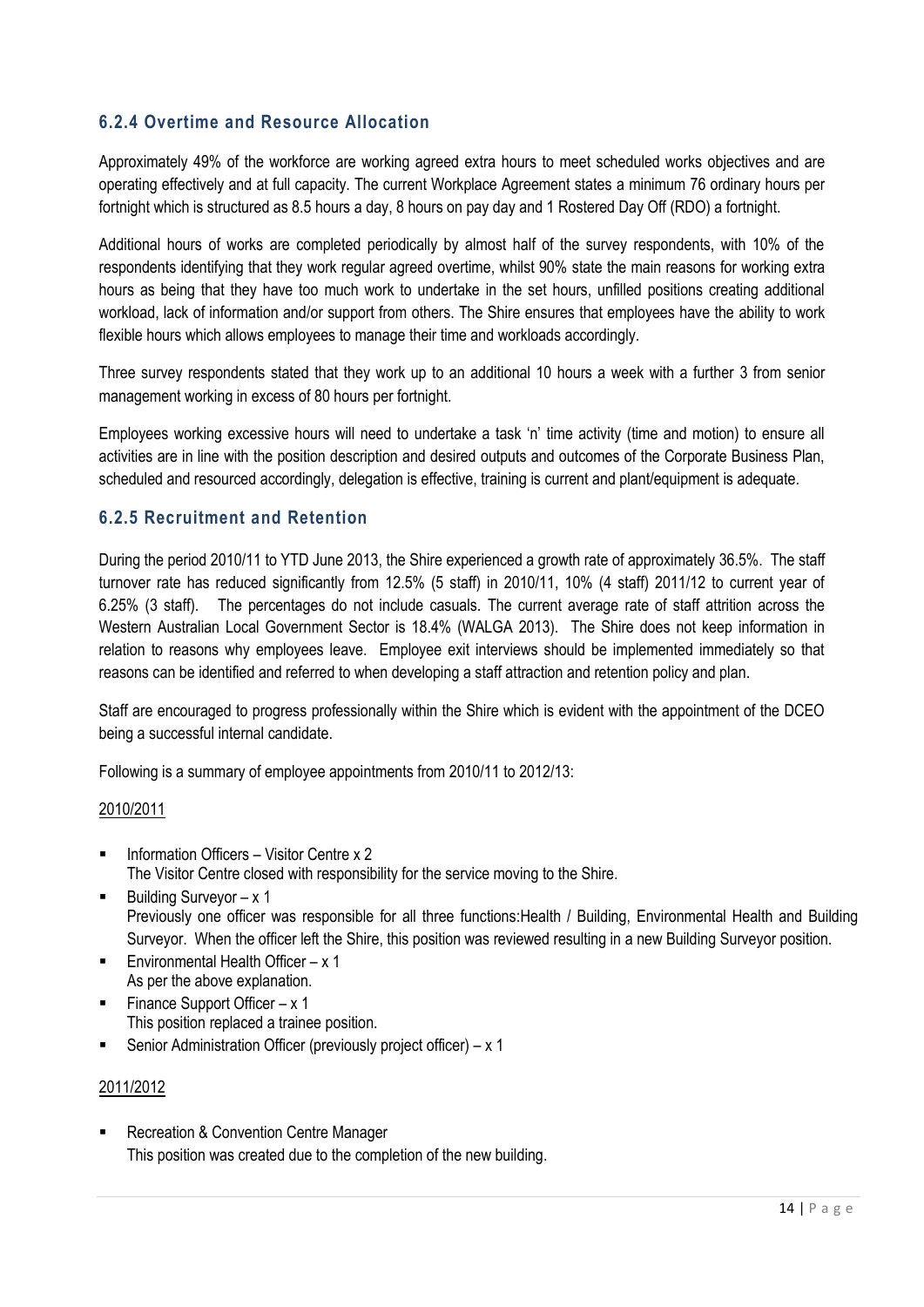- Casual Staff Recreation & Convention Centre x 2 Casuals required to assist with service delivery. Duties included bar work, cleaning & kitchen / catering support
- Ranger x 1
	- A new second Ranger position was created due to work demand and shared services model with other Shires.
- Cleaners x 2 To assist with the new Recreation Centre.
- Administration Support Officer (Depot) x 1 This position was created to support Works administration, record keeping, customer service etc.

### 2012/2013

- Bar Manager (Convention Centre) x 1 full time
- Service Staff  $x 1$  full time As per the above.
- Chef Cook (Convention Centre) permanent part time As per the above.

### <span id="page-15-0"></span>**6.2.6. Current Retention Strategies**

The Shire has a suite of retention strategies (listed below) which demonstrates Councils commitment to attracting and retaining staff within a financially constrained and remote environment.

These strategies should form the basis of a review for the development of a Staff Retention Plan (included in the Integrated Workforce Plan Action Plan).

- Bullying in the workplace
- Injury Management and Rehabilitation
- Payments to Employees in addition to contract or Award
- **Staff Development**
- **•** Volunteer Management
- **•** Defence Reservist Leave
- OSH, EEO
- Staff Superannuation

#### Staff Satisfaction:

Levels of staff satisfaction can be reflected through an employee's propensity to refer to their employer (the Shire) as an employer/contractor of choice. This question was included in the recent survey with 93% of staff responding to the question.

Of the respondents, 85% indicated that they *will/may* recommend the Shire as an employer / contractor of choice and 6% stated that they *will not/definitely not* recommend the Shire as an employer / contractor of choice. Results indicate a positive response from employees and their level of workplace/job satisfaction**.**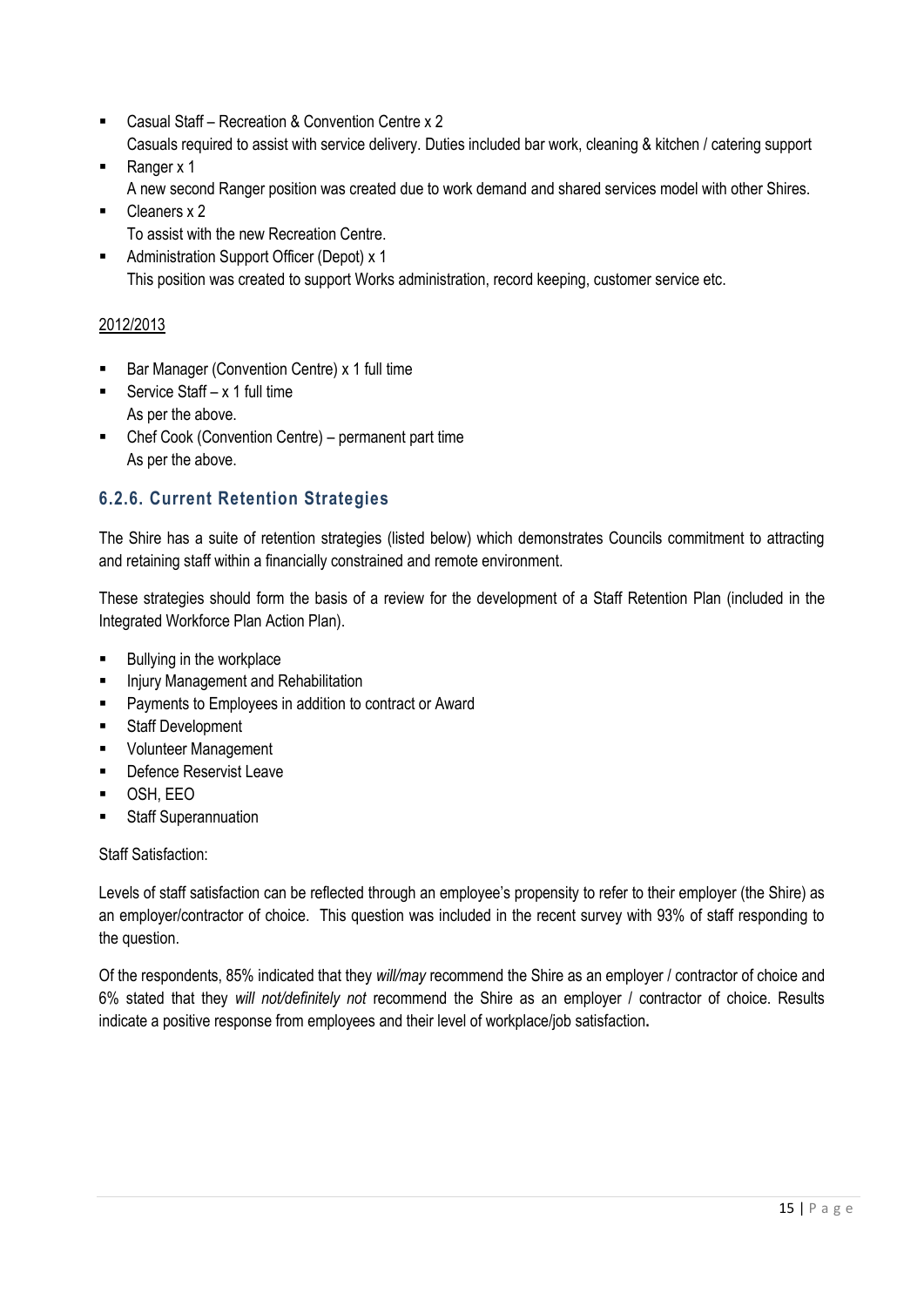

**Would you recommend the Shire to friends and colleagues as a good place to work?**

The Tables below outlines the least liked and best aspects of working at the Shire of York. This information was sourced from the recent Staff Survey and has been amended to ensure anonymity for staff.

| What do you least like about working for<br>the Shire?                                                                                                                                                                                                                                                                                                                                                                                                                   |                                                                                                                                                                                                                                                                                                                                                                                                                                                                               | If you could change<br>one thing about<br>where you work                                                                                                                                                                                                                                                                                                                                                                                                                                                                            | What do you like the most<br>about working for the Shire?                                                                                                                                                                                                                                                                                                                                                                                                                                                                                                                                                                                                                                                                                                                                                                                               |
|--------------------------------------------------------------------------------------------------------------------------------------------------------------------------------------------------------------------------------------------------------------------------------------------------------------------------------------------------------------------------------------------------------------------------------------------------------------------------|-------------------------------------------------------------------------------------------------------------------------------------------------------------------------------------------------------------------------------------------------------------------------------------------------------------------------------------------------------------------------------------------------------------------------------------------------------------------------------|-------------------------------------------------------------------------------------------------------------------------------------------------------------------------------------------------------------------------------------------------------------------------------------------------------------------------------------------------------------------------------------------------------------------------------------------------------------------------------------------------------------------------------------|---------------------------------------------------------------------------------------------------------------------------------------------------------------------------------------------------------------------------------------------------------------------------------------------------------------------------------------------------------------------------------------------------------------------------------------------------------------------------------------------------------------------------------------------------------------------------------------------------------------------------------------------------------------------------------------------------------------------------------------------------------------------------------------------------------------------------------------------------------|
| Less hand-balling and<br>finger pointing.<br>Poor communication.<br>Lack of organisation.<br>More recognition for job<br>well done.<br>Laying blame without<br>facts.<br>Poor communication from<br>senior to general staff.<br>Lack of involvement in<br>decision making.<br>Lack of team spirit.<br>Lack of senior.<br>management support.<br>Less LG mentality.<br>Monotonous work.<br>Improved pay rates.<br>Community negativity.<br>Electronic booking<br>systems. | High public expectations<br>with community not<br>knowing what we actually<br>do.<br>Often spoken to about<br>work after hours by<br>community.<br>Need adequate staff to<br>cover leave and absence.<br>Improve the computer<br>system.<br>Excessive workload.<br>Impossible deadlines.<br>Quantity over quality.<br>More dedication from<br>some staff.<br>Better planning.<br>Improved staff facilities.<br>Some people in the<br>community do not see the<br>big picture. | More organisation.<br>Better communication.<br>Better planning of outdoor staff<br>tasks.<br>Positive attitude during possible<br>amalgamation.<br>Less time standing around.<br>Better office layout (hard to<br>concentrate).<br><b>Better staff facilities</b><br>(heating/cooling).<br>More varied activities and<br>opportunities.<br>More hours dedicated to<br>Library.<br>Clearer PD's and procedures.<br>More internal opportunities.<br>Less manual handling.<br>To have more responsibility.<br>Relocate closer to team. | Permanent position.<br>Flexibility.<br>Job security & conditions.<br>Degree of autonomy.<br>Carers leave.<br>Job independence.<br>Being part of a supportive team.<br>Progressive vision.<br>Supportive managers/mentors.<br>Teamwork & professionalism.<br>Challenges of the job.<br>Team environment.<br>Variety of work.<br>End result satisfaction.<br>Working together as a team.<br>Competent team members.<br>Trust in the team.<br>Delivering good outcomes for the<br>community.<br>To numerous to mention.<br>Different tasks.<br>Able to keep busy.<br>Meeting tourists.<br>Working for local government.<br>Knowing we are helping the community.<br>Small cohesive team allows better<br>communication.<br>Pride in team/town.<br>People who are willing to help you out<br>with any issues you have even if it<br>doesn't relate to them. |

Productive, fun workplace.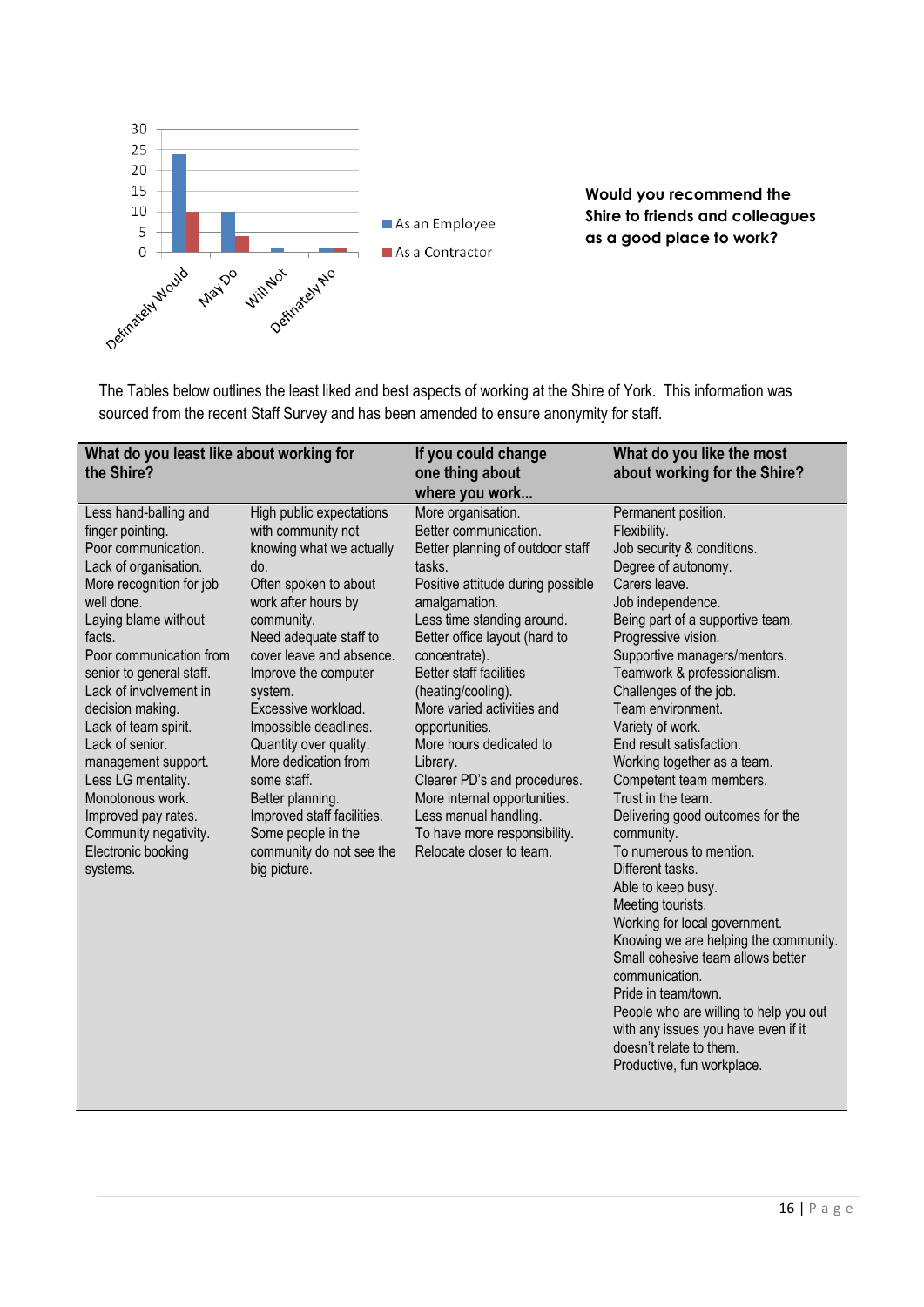### <span id="page-17-0"></span>**6.2.7 Workforce Costs**

Employee costs have increased over the previous two financial years as demonstrated in the Table below.

| <b>Salaries and Wages</b><br>2010/2011 | 2011/2012     | 2012/2013           |
|----------------------------------------|---------------|---------------------|
| Budget \$2.6M                          | Budget \$2.9M | Budget \$3.2M       |
| Actual \$2.3M                          | Actual \$2.7M | Estimate EOY \$2.8M |

The increase in salary and wages is due to the appointment of new positions (refer section 6.2.5).

#### Housing Costs:

The Shire owns six properties for the purpose of staff housing and to support service delivery. Current tenants include two doctors, ranger, CEO, planner and engineer. Maintenance costs for the properties over the period 2010/11 to current total approximately \$83K.

#### <span id="page-17-1"></span>**6.2.8. Organisational Development**

The Shire does not have a structured or strategically aligned organisational development plan that drives the growth in organisational capability and skills however the Shire does recognise the need for investment in staff training and development and allocates an annual budget for staff training and development.

The Chief Executive Officer is responsible for the management of funds allocated for staff training and development and any expenditure may, subject to provision being made in the budget, be endorsed by the Chief Executive Officer without reference to Council.

Current allocation for training and development is approximately 2.5% (\$81.5K) of salaries and wages budget which is below the recommended Human Resource Management wages : training and development budget ratio benchmark of between 5 – 6%. The Shire is however, demonstrating a significant investment with the ABS reporting the average Australian employers spend on employee development as approximately 1.5%.

| 2010/2011                      | 2011/2012                        | 2012/2013                                 |
|--------------------------------|----------------------------------|-------------------------------------------|
| Annual Training Budget \$91.2K | Annual Training Budget \$84.5K   | Annual Training \$81.5K                   |
| Actual \$80K                   | Actual \$50.2K                   | Estimated June 30 2013 \$66.7K            |
| $(3% of S\&W Budget)$          | $(1.7\% \text{ of S\&W Budget})$ | $(2.0\% \text{ of } S\&W \text{ Budget})$ |

Feedback from the Staff Survey has revealed the following regarding staff training and development:

- 72% of staff have degrees, diplomas or certificates which is significantly higher than the state average of 22% (nationally 40%).
- 72% of staff believe they require further training and development to be able to carry out their jobs effectively.
- 31% of respondents identified as having to manage or oversee staff. One employee identified as seeking more managerial training to assist in performance management of staff.
- 83% staff responded to this question. Key barriers that prevent staff from doing a good job and achieving objectives include: Lack of staff, lack of communication and procedures, lack of appropriately trained personnel, lack of direction, conflicting deadlines, disruptive work environment, suitable duties to assist with health issues.
- 74% staff suggested the following possible improvement strategies: Improve communications and more direction, more suitable machinery, suitable IT for depot staff, fix existing machinery, additional outdoor staff and leadership, ability to complete task at hand before moving on, additional Library resources, relief staff, clearer position descriptions, less double handling.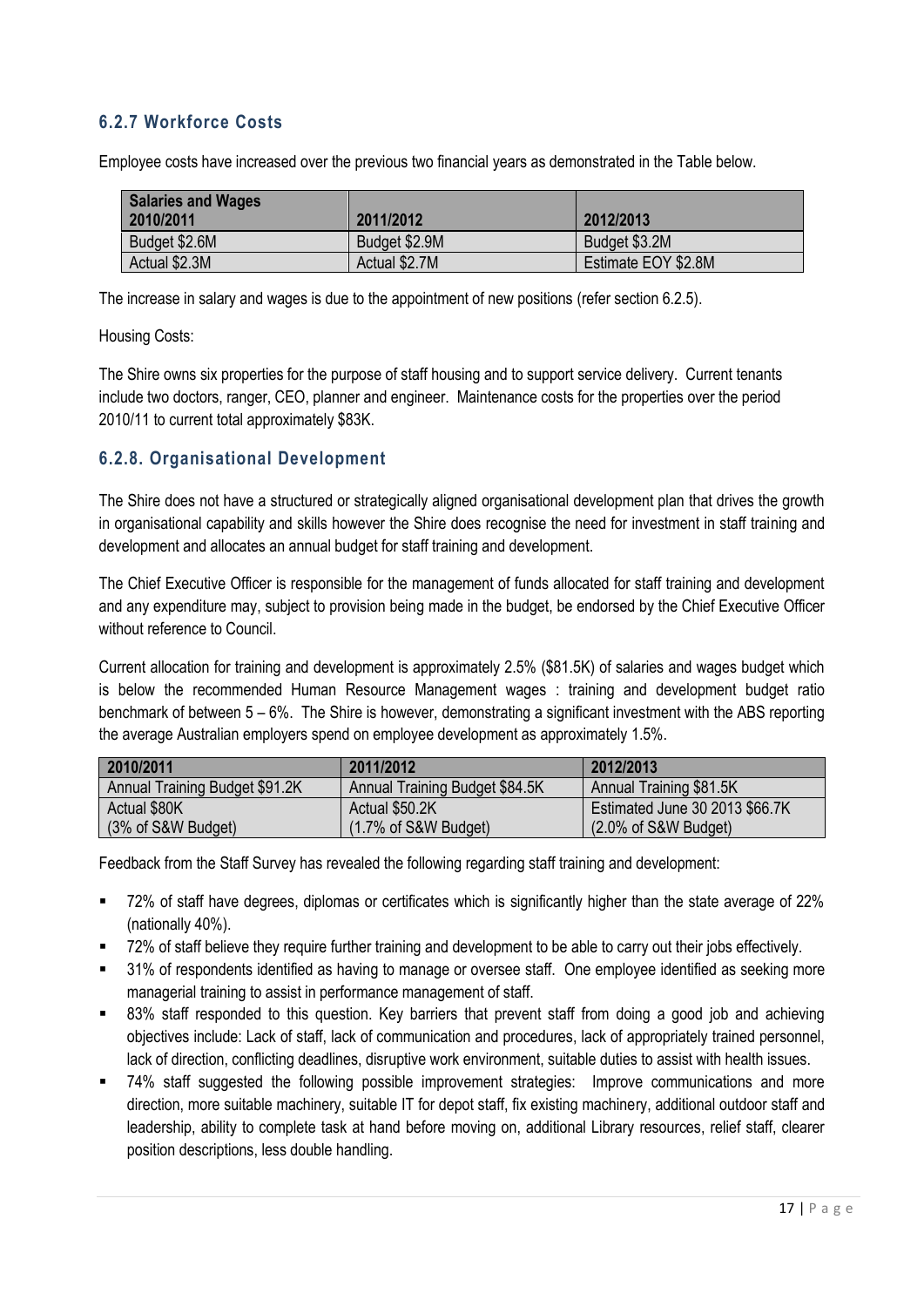In line with staff requests for additional training and development, increased investment would be highly beneficial from a staff motivation and morale perspective, staff retention strategy and to grow organisational capacity / capability.

### <span id="page-18-0"></span>**6.2.9 Performance Appraisal and Development**

Of the staff survey respondents, five employees identified as not having a position description (PD) form, 24% of employees stated that their PD"s were reviewed regularly and 52% stated that the PD was a good reflection of what is actually undertaken in the role.

Ensuring management understand the value of the performance management framework and that the processes are implemented consistently is an effective way to engage staff, recognise performance, address issues and ensure training and development plans are developed and implemented.

### <span id="page-18-1"></span>**6.2.10 Human Resource Management**

Council has a suite of policies that address the strategic and day to day operations of the organisation and aim to ensure a safe, harmonious workplace environment is supported by a fair and equitable approach to remuneration and benefits. Current policies as follows:

- Bullying in the workplace
- Complaints
- Defence Reservist Leave
- Injury Management and Rehabilitation
- **Payment to employees in addition to contract or award**
- **Staff development**
- Staff equal opportunity policy statement
- **Staff Superannuation**
- Occupational Health and Safety

At present there is no dedicated human resource (HR) support with HR tasks being split between the CEO and DCEO. There is an identified need for increasing HR strategy, skills and capability across the organisation.

HR policies exist however implementation and continuous improvement strategies are limited. There is no evidence of a HR plan, Organisational Development plan, succession planning or an organisational wide training and development schedule (including Councillor Development plans). Although day to day basic (operational) HR activities are undertaken, management are aware of the HR deficiency and are currently planning to address the issue.

As there is no dedicated HR resource at present, determining the ratio of service delivery to HR resources is challenging. An estimate of 0.4 FTE dedicated to HR tasks has been used as a ballpark figure therefore the current ratio is 0.76. HR Industry benchmark hovers around a ratio of 2.0. which equates to 1 HR FTE : 50 Staff. This flags the issue that current HR capacity is operating below organisational requirements. The Shire also has a diverse range of services and programs, regulatory and community focused, which introduces a need to create a fully customised HR approach which increases the complexity of HR planning within the current limited resources.

Staff currently responsible for HR duties are committed and enthusiastic however strategy, clarity, technical HR training and processes are required to ensure a consistent, standardised and more effective system is achieved.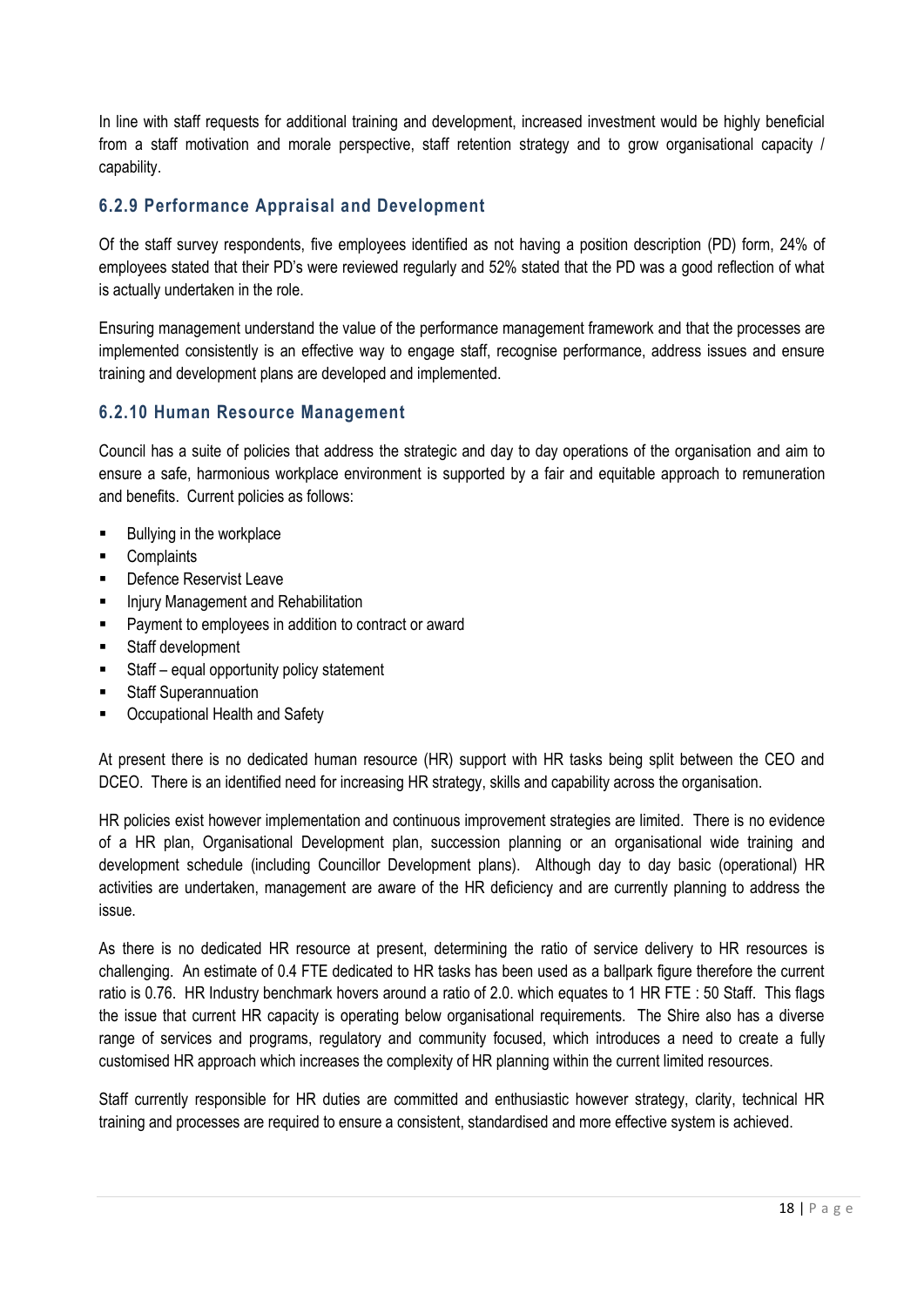Feedback via the survey reflects the workforces desire to undertake further training to assist them in their effectiveness with 72% of staff recommending training for their current position. Training is a high employee motivator with professional development forming part of a staff retention strategy.

# <span id="page-19-0"></span>**7. CURRENT WORKFORCE RISK PROFILE**

The Table below outlines the current workforce risks faced by the Shire and the impact of that risk to the organisation, its productivity and service delivery. A comprehensive risk assessment would need to be undertaken in conjunction with the development of Human Resources Plan however in the interim, the following actions are recommended to mitigate and/or eliminate the risk.

| <b>KEY RISK</b>                                 | <b>IMPACT TO THE SHIRE</b>                                                                                                                                                                                                                                                                       | <b>ACTION</b>                                                                                                                                                                                                                                                                                 |
|-------------------------------------------------|--------------------------------------------------------------------------------------------------------------------------------------------------------------------------------------------------------------------------------------------------------------------------------------------------|-----------------------------------------------------------------------------------------------------------------------------------------------------------------------------------------------------------------------------------------------------------------------------------------------|
| Diversity of skills<br>and experience           | Broad range of services, functions and programs are<br>delivered / facilitated by the Shire therefore ongoing<br>focus on specific skills and experiences is required<br>and cannot be developed in-house to match the rate<br>of demand.                                                        | Through the new HR Plan, identify<br>supply and demand needs and<br>develop pathways to mitigate impact<br>delivery<br>minimise<br>service<br>and<br>interruption and vacancy period.                                                                                                         |
| Wage parity                                     | Inability to compete on the open market with other<br>industry salaries and benefits.                                                                                                                                                                                                            | Acknowledge the wage parity issue<br>and promote what LG has to offer ie<br>lifestyle, flexibility, family friendly and<br>professional development.                                                                                                                                          |
| Ageing<br>workforce and<br>ageing<br>population | In 10 years 56% of the Shire workforce will be aged<br>over 55 with 19% of group aged 70 or over.<br>Computer literacy and other job requirements may<br>not be met. Potential physical capacity constraints in<br>manual tasks may increase in addition to a possible<br>increase in OSH risks. | Through robust OSH, EEO, HR<br>planning, compliance and capability<br>assessment and monitoring in the<br>workplace, the Shire will need to<br>ensure it meets both employee and<br>organisational<br>needs<br>and<br>expectations.                                                           |
| <b>Key Position</b><br>Succession<br>Planning   | Position vacancies result in additional responsibilities<br>placed upon other staff to cover absenteeism /<br>vacancies, resulting in a drop in productivity and<br>morale.                                                                                                                      | Through the new HR Plan, identify<br>supply and demand needs and<br>develop pathways to mitigate impact<br>minimise<br>service<br>delivery<br>and<br>interruption<br>and vacancy<br>period<br>proactively - example: implement an<br>accelerated or targeted skills and<br>training schedule. |
| Training and<br>Development                     | and development (T&D) is<br>Training<br>key to<br>maintaining acceptable levels of service delivery,<br>staff satisfaction and morale. Cost, resourcing and<br>distance are factors affecting the Shires ability to<br>deliver T&D programs effectively.                                         | Develop a structured and flexible<br>learning<br>strategy<br>that<br>meets<br>employee and organisational needs<br>and focuses<br>on<br>local<br>delivery<br>(regional training).                                                                                                             |
| <b>Shared Services</b>                          | Challenge exists for the Shire to ensure that vacant<br>positions servicing other Shire's will place the region<br>under pressure in addition to the Shire of York.                                                                                                                              | Ensure that succession plans are in<br>place for shared services positions<br>and that the recruitment process is<br>initiated immediately.                                                                                                                                                   |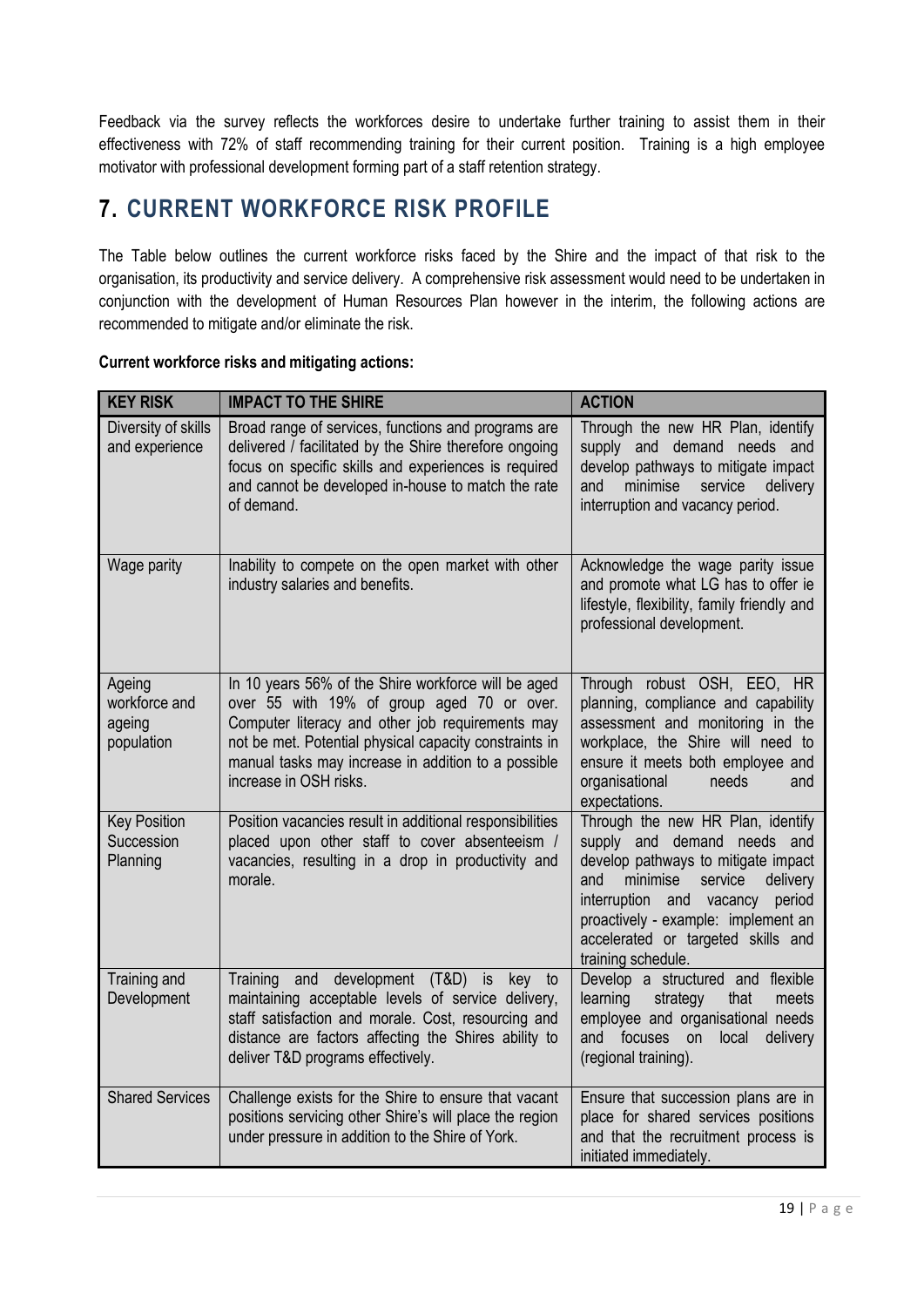# <span id="page-20-0"></span>**8. WORKFORCE IMPLICATIONS FROM THE COMMUNITY STRATEGIC PLAN**

Recent community consultation and visioning workshops with Council have resulted in the revised Strategic Community Plan. This key document is supported by the Corporate Business Plan, revised Long Term Financial Plan, Asset Management Plan and the 2013/14 Annual Budget. The community consultation process identified challenges and obstacles faced by the Shire and community as outlined below:

Rapid growth **Loss of broad acre** farming Infrastructure and service capacity **Example 20 Service Climate Change** Impact of natural disasters **Exercise Setup and American** Heritage sustainability

Affordable Housing The Term increasing number of people of 65

These challenges form the basis for the Strategic Community Plan"s key areas of focus. As highlighted above, an ageing local population will become an issue for Council and its ability to recruit locally. Affordable housing is also a risk to the community as younger people will leave the area to pursue more affordable options and career development/progression.

The strategic planning process has captured the community's aspirations and identified opportunities which are now clearly articulated in the Strategic Community Plan (page 7 to 12). In recognition of the community"s aspirations, five key areas were developed with a number of objectives and goals driving the Shire over the coming years.

Summary of the Strategic Community Plan Key Areas:

| <b>Social</b>               | <b>Building a Sense of Community</b>                     |
|-----------------------------|----------------------------------------------------------|
| <b>Build Environment</b>    | <b>Enhanced Lifestyle Choices</b>                        |
| <b>Environment</b>          | <b>Preserving and Sustaining our Natural Environment</b> |
| <b>Economic Development</b> | <b>Maximise Development</b>                              |
| Governance                  | <b>Strengthen Shire Leadership</b>                       |

The IWP is linked to the Key Area of Governance as follows:

| <b>Outcome</b>       | <b>Objective</b>       | <b>Priorities</b>                     |
|----------------------|------------------------|---------------------------------------|
| Sustainable Resource | Develop Workforce      | Develop a workforce plan and          |
| Management           | Capacity               | contribute to regional capacity       |
|                      | Retain and Attract the | Develop a human resource strategic    |
|                      | Right People to do the | plan, identify future skills and      |
|                      | Work                   | development, retention and attraction |
|                      |                        | strategies.                           |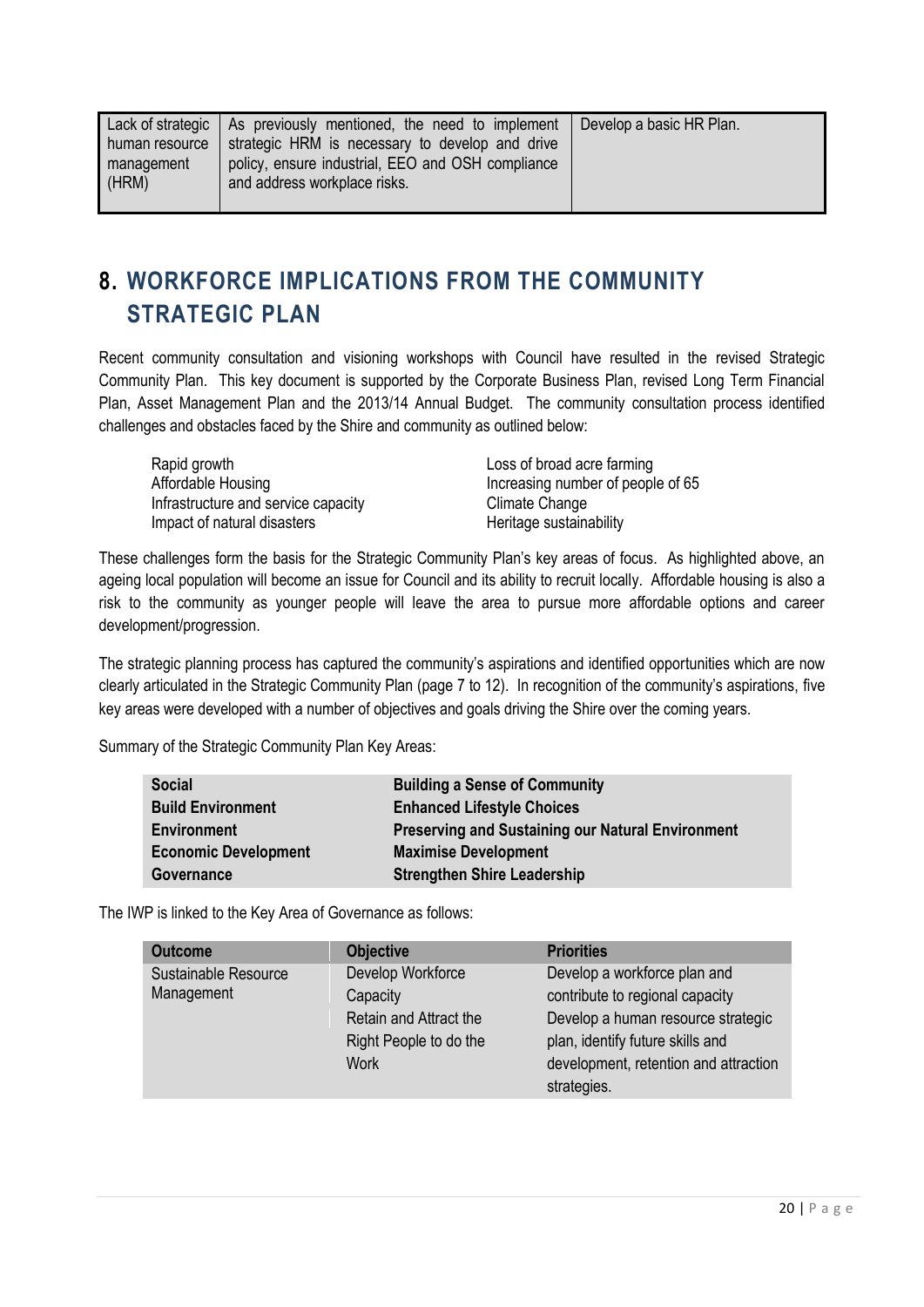## <span id="page-21-0"></span>**8.1 Organisational Capacity and Capability**

To achieve the objectives of the Strategic Community Plan and the Corporate Business Plan, organisational capacity and capability need to be at optimum levels to sustain a long term commitment. Organisational capacity refers to the level of appropriate governance, management, administrative and financial structures within the workplace that can support the implementation and monitoring of the organisation's vision, mission, goals and objectives.

Organisational capacity also includes the effectiveness of the human resource planning, tools, systems and processes and how they support the regulatory and internal compliance and health of the organisation and its workforce. To support the development of the IWP, an assessment was conducted to ascertain the level of capacity and capability of the organisation to deliver the Strategic Community Plan. The method used to assess the organisation comprises an assessment tool (matrix), internal meetings, staff survey, observations, system search and performance results.

Leadership:

Council and senior management have played an active role in the development of the new Strategic Community Plan and are committed to the development and implementation of the Integrated Planning and Reporting Framework. Although the uncertainty of local government reform remains, senior management is keen to progress with all facets of planning.

Management:

Data and observations suggest that staff responsible for supervising or managing staff endeavour to engage and seek input from employees where possible. Team work is encouraged and feed back is evident. Twelve positions (23%) within the organisation have management or supervisor responsibilities highlighting the need to maintain a training focus on the subject of managing and leading people.

Communications:

The workplace is social and friendly however more structured strategic communication would assist in driving the implementation of the new Strategic Community Plan and supporting planning documents. Ensuring face to face communication continues across the organisation from management is essential as is the need to continue to drive cross-departmental communications. With the current whirlwind of planning activity and the reform agenda still uncertain, employees can easily be overwhelmed with the amount of information if a context and structured plan is not put into place. Communication was identified by employees (25%) in the Staff Survey as an area for improvement.

Financial Resources:

Budgets are regularly reviewed with projects managed effectively however an opportunity exists to involve managers and staff more in the budget planning cycles. Audit and compliance results are satisfactory. The current integrated planning and reporting requirements should be utilised to support the ongoing improvement and development of internal procedures, staff involvement, reporting and integration across the organisation.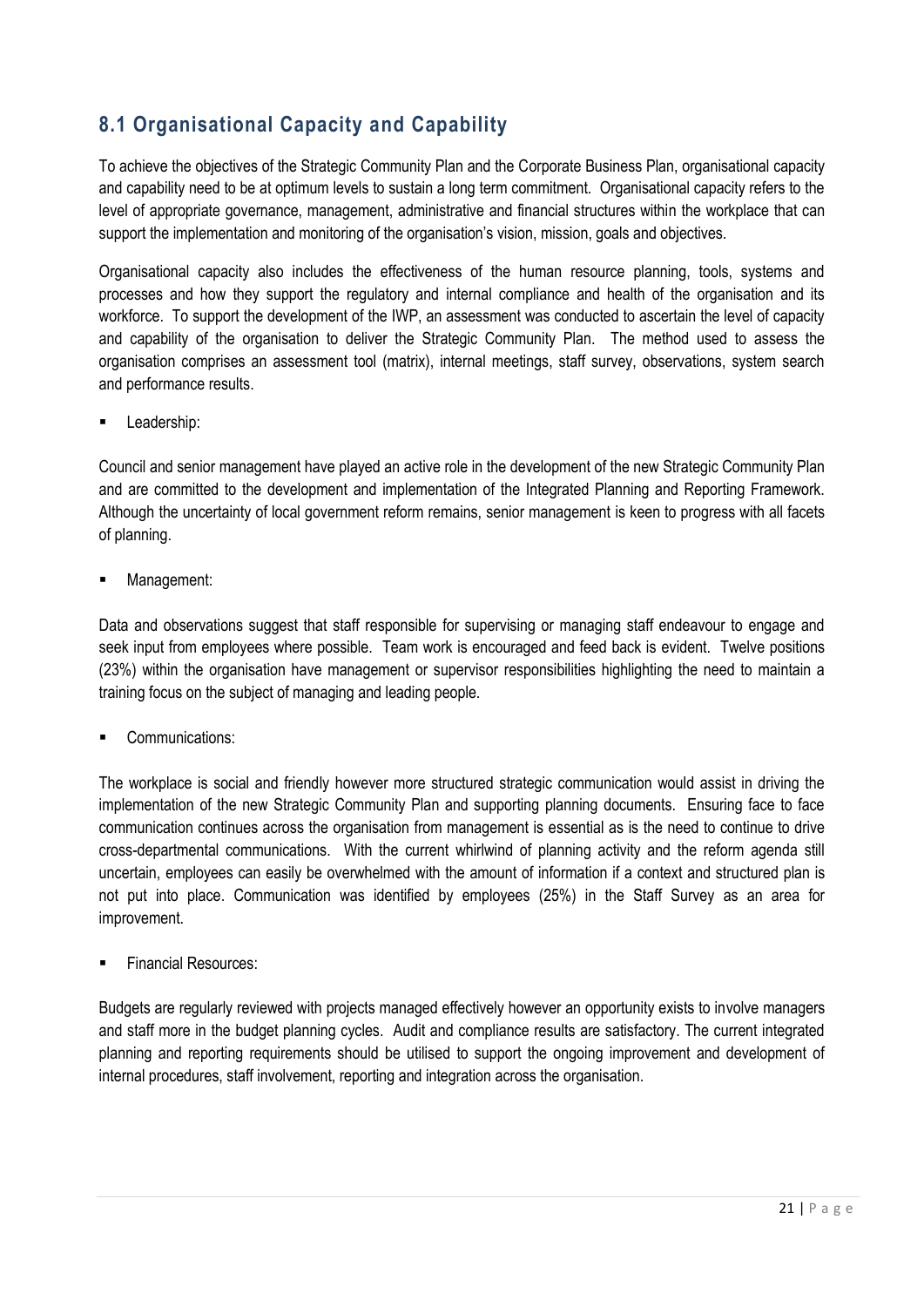Project Management:

Projects are managed within budget and capacity. Infrastructure projects are completed in line with the Forward Capital Works Plan. An opportunity exists for formal project management (PM) training and the development of a standardised PM procedure based tool kit that would assist in the overall capabilities and up-skilling of employees across the organisation. The Shire operates in a project environment and expertise in project management would benefit all facets of planning and implementation, enhance operations and assist in implementing the corporate business plan.

IT and Knowledge Management:

Day to day operational support is provided remotely with IT infrastructure managed adequately through the asset inventory. Research undertaken by Focus Networks (current state analysis for the reform process) reveals that the Shire has outgrown its existing IT support mechanism and that infrastructure implementation is required to achieve a desired level of reliability and security. There is no IT Strategic Plan (including records management). If amalgamation does not proceed, IT services need to be reviewed in line with the DLG ICT Framework.

Staff Facilities - The Administration Building:

Administration building is adequate with maintenance and renewal requirements addressed through the AM Plan.

### <span id="page-22-0"></span>**8.2 Operational Functions and Services - Changes / Growth**

Analysis has been undertaken to determine the impact to the workforce, workforce risks and the capacity and capability of the organisation to respond to the Strategic Community Plan and its operational requirements.

This section addresses both the operational and non-operational or back office issues and gaps that will need to be addressed to support service delivery, legislative requirements and community expectations. Although these issues and gaps can be intangible to community and other stakeholders, they are implicit to the success of the Strategic Community Plan as they enable front line activities, service provision and underpin the overall performance of the organisation.

The Table below covers the period 2013/14 to 2014/15 primarily due to the uncertainty of the reform agenda outcomes and pending community poll. As previously stated, if the reform agenda was to proceed, planning will commence in line with the Department of Local Government"s reform process. Comprehensive analysis has already been undertaken by consultants DCA et al and is available o[n www.securingourfuture.com.au.](http://www.securingourfuture.com.au/)

In several cases, strategies highlighted below require further planning and the development of a business case therefore potential costs have been flagged or highlighted and will need to be determined at a later date.

Smaller projects have also been flagged during this project (Town Centre Streetscape Beautification) however projects like these can be delivered through a community capacity building model whereby local resources are utilised resulting in maximising local skills and experience and community ownership. The role of the Shire in these situations is project manager and allows the Shire to direct its resources into areas/projects that cannot be outsourced.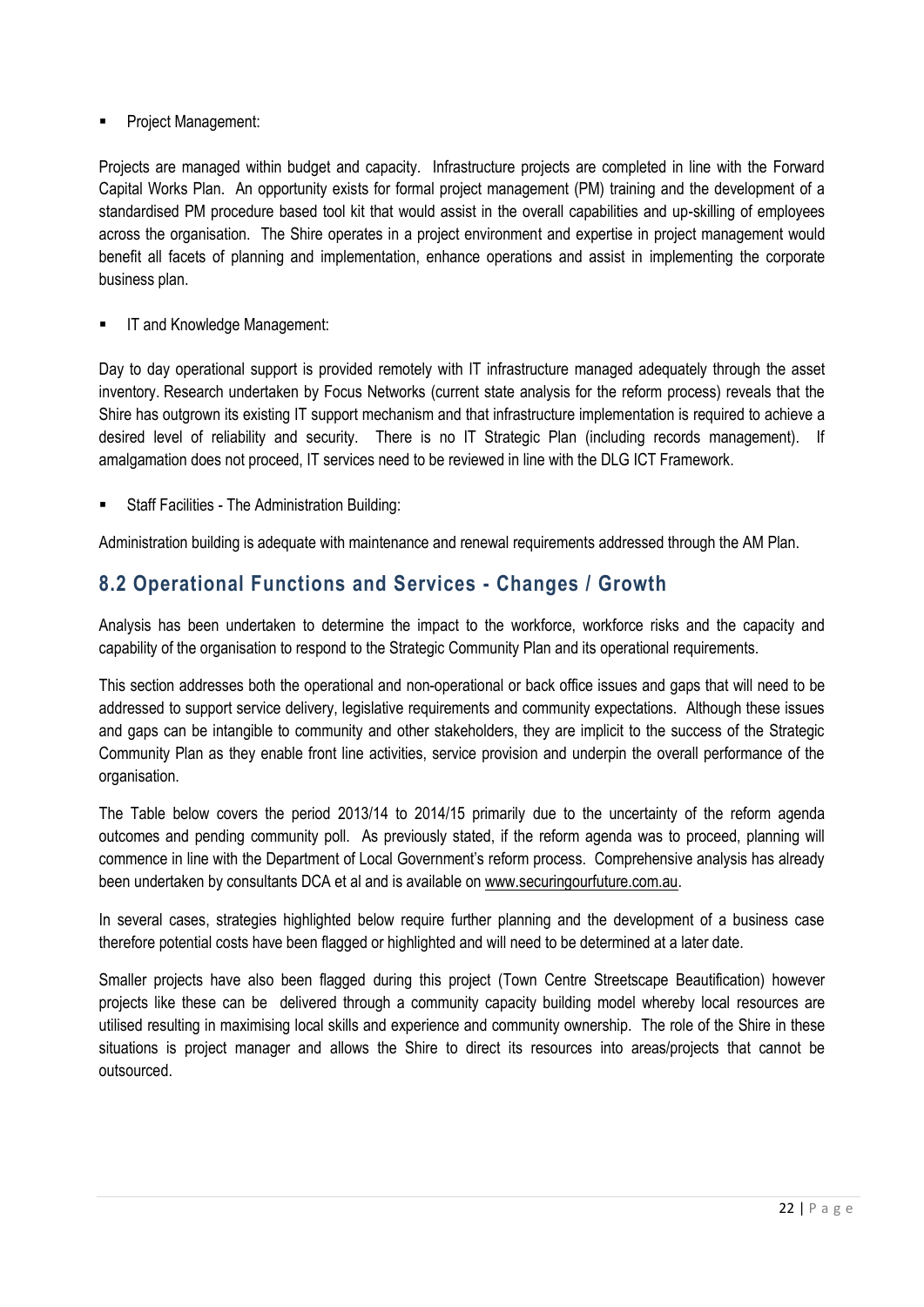| <b>WORKFORCE IMPACT 2013/2014 TO 2016/2017</b>                                                   |                                |                                                                                                                                                                                                                                                                                                                                                                                                                                                            |                                                                                                                                                                                                                                                                 |                                                                                                                       |                                           |                      |                    |
|--------------------------------------------------------------------------------------------------|--------------------------------|------------------------------------------------------------------------------------------------------------------------------------------------------------------------------------------------------------------------------------------------------------------------------------------------------------------------------------------------------------------------------------------------------------------------------------------------------------|-----------------------------------------------------------------------------------------------------------------------------------------------------------------------------------------------------------------------------------------------------------------|-----------------------------------------------------------------------------------------------------------------------|-------------------------------------------|----------------------|--------------------|
| Community<br>Plan Ref.                                                                           | Project &<br>Responsible Off   | Description                                                                                                                                                                                                                                                                                                                                                                                                                                                | <b>Workforce Requirements</b>                                                                                                                                                                                                                                   | Approval<br><b>Status</b>                                                                                             | Cost                                      | Time<br>Frame        | Respon.<br>Officer |
| <b>New Services</b>                                                                              |                                |                                                                                                                                                                                                                                                                                                                                                                                                                                                            |                                                                                                                                                                                                                                                                 |                                                                                                                       |                                           |                      |                    |
| Social:<br>Develop<br>quality,<br>capable<br>services to<br>manage<br>community<br>demand.       | 1.Early<br>Childhood           | One service provider currently exists in the Shire<br>of York (SoY). Support for early childhood care -<br>occasional care, is in high demand however there<br>is no capacity within the open market to service<br>the need. This service could accommodate<br>before and after hours care, indigenous etc. The<br>Shire would be the licensee and operate the<br>facility.                                                                                | The Shire is to undertake a Feasibility Study to<br>ascertain supply and demand needs for the area.<br>Feasibility study to outline base line costs and<br>revenue,<br>human resource requirements,<br>regulatory requirements and possible funding<br>sources. | <b>Business case</b><br>to be<br>developed.<br>Part Time Co-<br>ordinator to be<br>considered in<br>2014/15<br>budget | \$30K                                     | 2014/15              | P <sub>O</sub>     |
| <b>Built</b><br>Environment:<br>Increased<br>capacity and<br>diversity of<br>housing<br>choices. | 2. Youth<br>Strategy           | The population and workforce across the<br>Wheatbelt Region is ageing with a projected<br>increase in the population aged over 65 years.<br>This, in addition to the unaffordable housing and<br>limited availability of the housing stock will<br>inevitably result in the exodus of young people<br>from the area.                                                                                                                                       | Develop a Youth Economic<br>Development<br>to<br>address:<br>Strategy<br>Employment,<br>Accommodation, Recreation and Education risks<br>with the aim to retain and develop young people<br>within the Shire.<br>Plan can be outsourced or developed in-house.  | <b>Business case</b><br>to be<br>developed.                                                                           | \$20K (out-<br>sourced).                  | 2014/15              | <b>CEO</b>         |
| Social:<br>Develop<br>quality,<br>capable<br>services to<br>manage<br>community<br>demand.       | 3.Town<br>Planning<br>Services | With an increase in planning, regulatory<br>requirements and demand for services, SoY is<br>aiming to provide a comprehensive suite of town<br>planning services to Quairading, Cunderdin and<br>Tammin via the appointment of a town planner<br>(x1 FTE). This will be done so on a fee for<br>service model and will replace the casual<br>planning officer.                                                                                             | New full time planner will be funded by the RTG<br>Agreement. Delivered on a proportion-based<br>basis between the four Shires as follows (approx<br>only):<br>Cunderdin - \$30K<br>Quairading - \$30K<br>Tammin - \$10K<br><b>York - \$12K</b>                 | Funding<br>structure to be<br>confirmed.                                                                              | Included<br>in 2013/14<br>budget.<br>TBD. | July 2013<br>ongoing | <b>MP</b>          |
|                                                                                                  |                                | SoY is also re-aligning the planning unit and will<br>need assistance in general administration,<br>records, enquiries, advertising etc. During July to<br>August 2013, the business unit will engage a<br>university student to undertake the admin<br>functions of the department (Development<br>Service Admin Officer - DSA Officer). A decision<br>will be made August 2013 to determine future<br>staffing requirements. The trial period of the DSA | No vehicle is included in the package or IT<br>requirements ie IPad, mobile phone.<br>The Development Services Admin Officer<br>position will be trialled and assessed during July<br>and August to determine future resource<br>requirements.                  | Assessment<br>of DSA Officer<br>position to<br>commence<br>July for 2<br>months.                                      |                                           |                      |                    |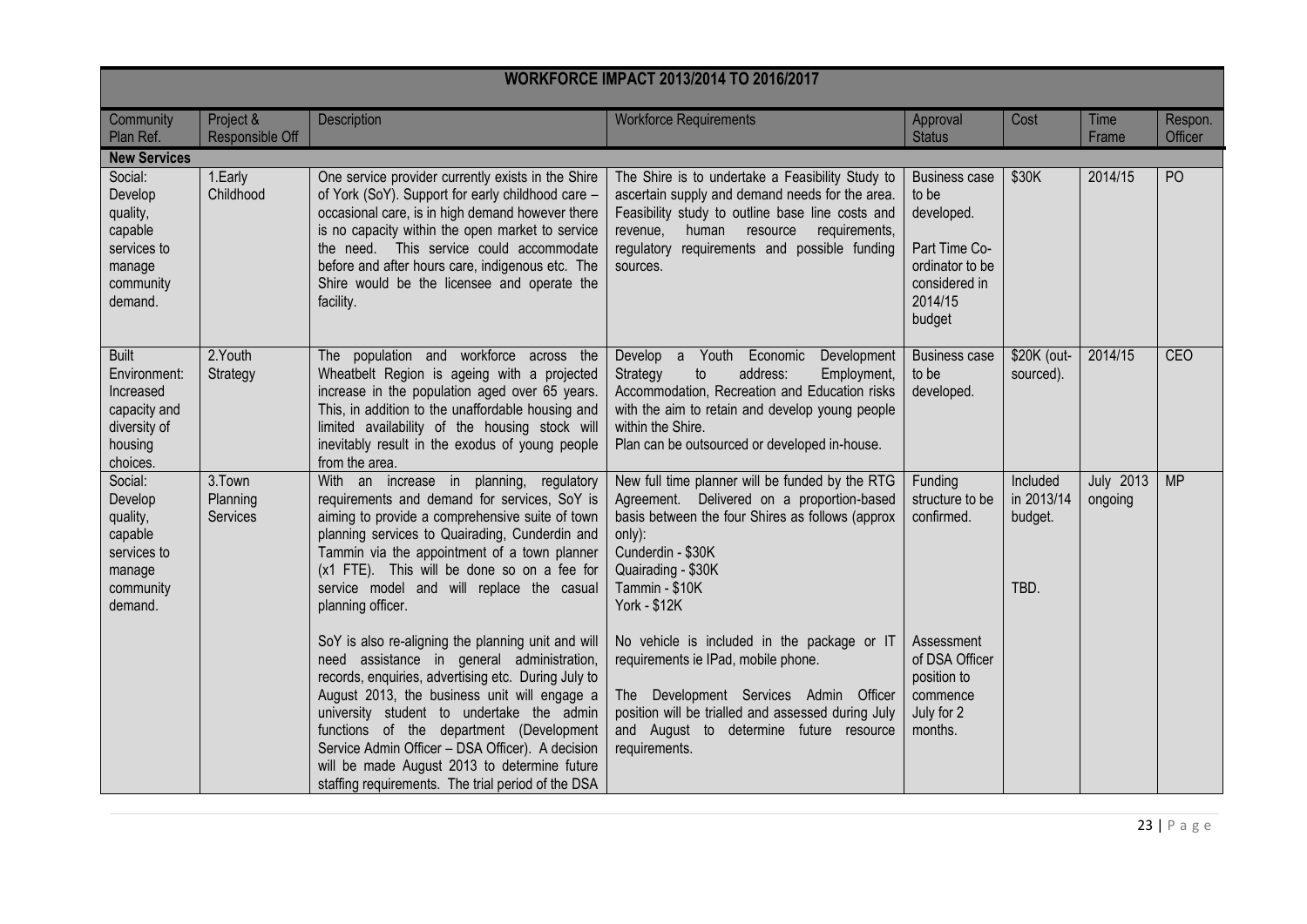| <b>WORKFORCE IMPACT 2013/2014 TO 2016/2017</b>                                                                                                                                                                                                                                                                                                                                                                                                                                                                                                                                                                                                                                                                                                                                                                                                                                                                                                                                                                                                                                                                                                                                                                                |                    |  |  |  |  |  |
|-------------------------------------------------------------------------------------------------------------------------------------------------------------------------------------------------------------------------------------------------------------------------------------------------------------------------------------------------------------------------------------------------------------------------------------------------------------------------------------------------------------------------------------------------------------------------------------------------------------------------------------------------------------------------------------------------------------------------------------------------------------------------------------------------------------------------------------------------------------------------------------------------------------------------------------------------------------------------------------------------------------------------------------------------------------------------------------------------------------------------------------------------------------------------------------------------------------------------------|--------------------|--|--|--|--|--|
| Time<br>Project &<br>Description<br>Cost<br>Community<br><b>Workforce Requirements</b><br>Approval<br>Plan Ref.<br>Responsible Off<br><b>Status</b><br>Frame                                                                                                                                                                                                                                                                                                                                                                                                                                                                                                                                                                                                                                                                                                                                                                                                                                                                                                                                                                                                                                                                  | Respon.<br>Officer |  |  |  |  |  |
| Officer role will be funded by the recent<br>resignation of an admin officer.                                                                                                                                                                                                                                                                                                                                                                                                                                                                                                                                                                                                                                                                                                                                                                                                                                                                                                                                                                                                                                                                                                                                                 |                    |  |  |  |  |  |
| <b>Changes to Existing Services</b>                                                                                                                                                                                                                                                                                                                                                                                                                                                                                                                                                                                                                                                                                                                                                                                                                                                                                                                                                                                                                                                                                                                                                                                           |                    |  |  |  |  |  |
| 2014/15<br>Social:<br>4.York<br>The new Recreation & Convention Centre is part<br>An external consultant is procured to undertake<br>\$15K (FS)<br><b>Business case</b><br>Develop<br>of the Forrest Oval Sports Complex and all<br>the Feasibility Study (FS) and to develop an<br>to be<br>\$15K<br>Recreation and<br>Community<br>facilities are managed by the Shire of York.<br>Operational and Marketing Plan.<br>Quality,<br>developed.<br>Ops and<br>Current operating loss of \$297,178 annually<br>Marketing<br>capable<br>Centre<br>includes operations of the Recreation Centre,<br>Plan<br>services to<br>and maintenance of all surfaces and facilities.<br>manage<br>community<br>demand<br>The Shire will need to develop an Operational<br>Plan including a programming and marketing<br>plan to ensure the Centre is optimised and<br>community needs are being met.<br>With the Centre now fully functional, it is<br>recommended that a Feasibility Study be<br>undertaken to consider the option of outsourcing<br>the service to a provider who specialises in the<br>management and operations of a multi-purpose<br>recreational facility. Alternatively, Expressions of<br>Interest could be sought. | <b>MA</b>          |  |  |  |  |  |
| The Shire will be providing EH services under the<br>2013/14<br>5. Environmental<br>Manager Health and Building is to monitor the<br>Review<br>Nil.<br>Social:<br>new Cat Act (implementation date Nov 2013)<br>scheduled for<br>Develop<br>Health (EH)<br>agreement to ensure adequate resources,<br>through Ranger Services to Tammin, Cunderdin<br>2014.<br>legislative requirements are being met and<br>quality,<br>capable<br>and Quairading. A Cat Processing Facility is<br>existing Ranger services and outcomes are<br>proposed for the Shire of York. A grant for<br>achieved.<br>services to<br>\$134K is pending.<br>In-house review to be undertaken March 2014.<br>manage<br>community<br>demand                                                                                                                                                                                                                                                                                                                                                                                                                                                                                                               | <b>MHB</b>         |  |  |  |  |  |
| Internal (back office) changes<br>2013/14<br>Nil.                                                                                                                                                                                                                                                                                                                                                                                                                                                                                                                                                                                                                                                                                                                                                                                                                                                                                                                                                                                                                                                                                                                                                                             | <b>DCEO</b>        |  |  |  |  |  |
| 6.Integrated<br>The increase in statutory, compliance, planning<br>Develop a dedicated and resourced strategy to<br>Governance:<br>Review<br>Sustainable<br>Planning and<br>and reporting requirements has resulted in an<br>facilitate, drive and oversee new planning and<br>scheduled for<br>In-house                                                                                                                                                                                                                                                                                                                                                                                                                                                                                                                                                                                                                                                                                                                                                                                                                                                                                                                      |                    |  |  |  |  |  |
| Reporting<br>increase in corporate planning activities. The<br>reporting requirements of the new Integrated<br>2014.<br>resource<br>resources                                                                                                                                                                                                                                                                                                                                                                                                                                                                                                                                                                                                                                                                                                                                                                                                                                                                                                                                                                                                                                                                                 |                    |  |  |  |  |  |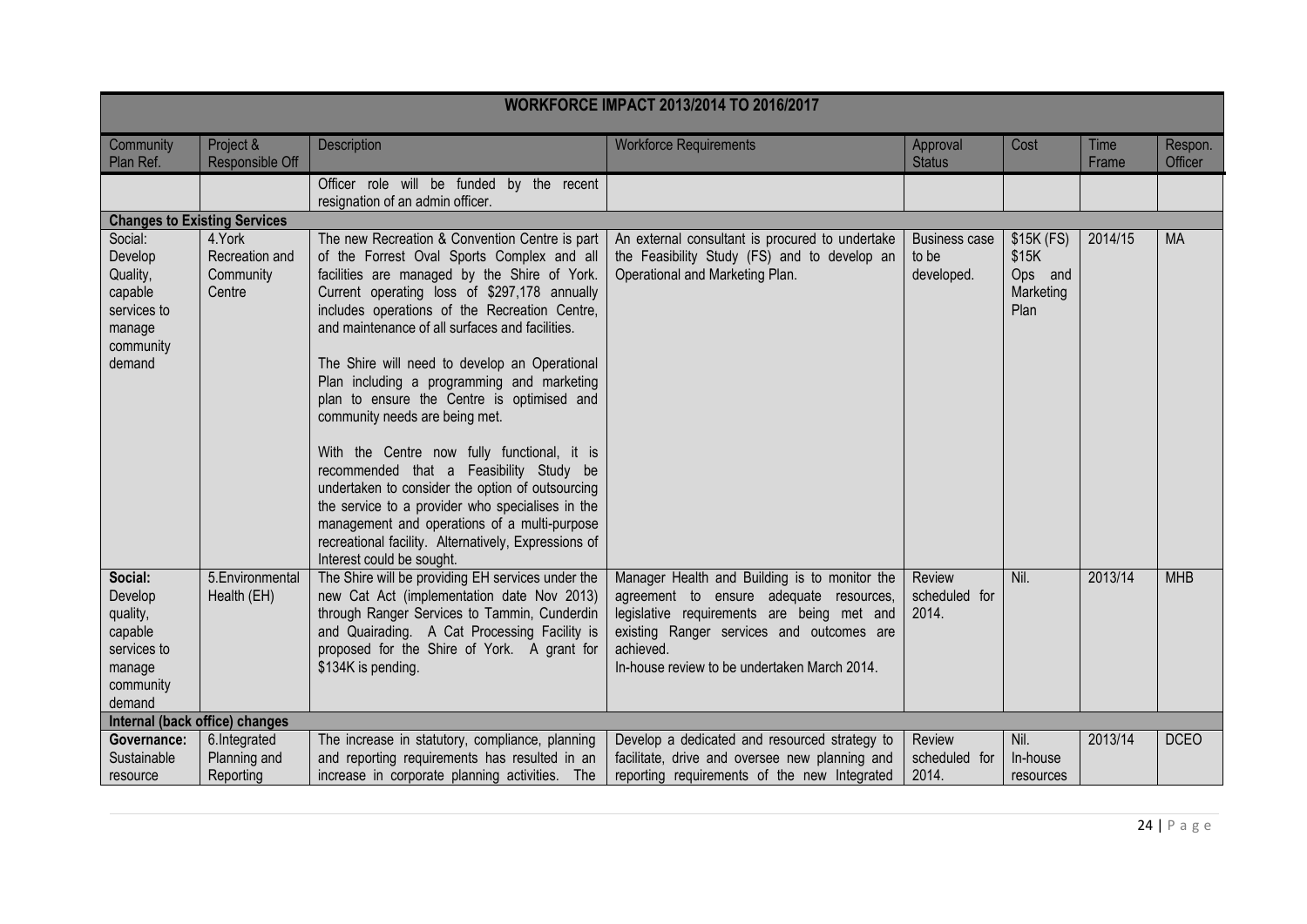| <b>WORKFORCE IMPACT 2013/2014 TO 2016/2017</b>                                                                                                 |                                   |                                                                                                                                                                                                                                                                                                                             |                                                                                                                                                                                                                                                                                                             |                                         |                                                                |                        |                    |
|------------------------------------------------------------------------------------------------------------------------------------------------|-----------------------------------|-----------------------------------------------------------------------------------------------------------------------------------------------------------------------------------------------------------------------------------------------------------------------------------------------------------------------------|-------------------------------------------------------------------------------------------------------------------------------------------------------------------------------------------------------------------------------------------------------------------------------------------------------------|-----------------------------------------|----------------------------------------------------------------|------------------------|--------------------|
| Community<br>Plan Ref.                                                                                                                         | Project &<br>Responsible Off      | Description                                                                                                                                                                                                                                                                                                                 | <b>Workforce Requirements</b>                                                                                                                                                                                                                                                                               | Approval<br><b>Status</b>               | Cost                                                           | Time<br>Frame          | Respon.<br>Officer |
| management.<br>Develop<br>workforce<br>capability.                                                                                             | Framework                         | Integrated Planning and Reporting Framework<br>will continue to evolve over the coming year and<br>will need to be resourced and monitored<br>accordingly.                                                                                                                                                                  | Planning and Reporting Framework, governance<br>requirements and supporting activities.<br>Review resourcing requirements and address<br>early 2014.                                                                                                                                                        |                                         | utilised.                                                      |                        |                    |
| Governance:<br>Sustainable<br>resource<br>management                                                                                           | 7. Systems and<br>Processes       | Need identified for standardisation of procedures<br>and processes.<br>Undertake individual department audits and<br>establish a prioritised schedule of required<br>processes and procedures for the next two years.                                                                                                       | Individual department audits completed by<br>October 2013.<br>Prioritised Action Plan developed<br>and<br>implemented by December 2013.                                                                                                                                                                     | <b>Division Mgrs</b><br>to co-ordinate. | Nil.<br>In-house<br>resources<br>utilised.                     |                        | <b>DCEO</b>        |
|                                                                                                                                                |                                   | Shire operates in a project based<br>The<br>environment. As there are no standard business<br>case/feasibility templates or processes for<br>integrating project based initiatives, the risk<br>profile increases in relation to financial, asset,<br>and Strategic Community Plan objectives.                              | Develop a cost effective and localised training<br>program with standardised templates and<br>procedures for relevant employees.<br>Include<br>refresher and new employee training in future<br>schedule.                                                                                                   | Templates<br>prepared.                  | Nil.<br>In-house<br>as part of<br>financial<br>mgmt<br>review. | 2013/2014<br>2016/2017 |                    |
| <b>Built</b><br><b>Environment:</b><br>Upgrade and<br>maintain our<br>infrastructure.<br>Governance:<br>Sustainable<br>resource<br>management. | 8.Asset<br>Management<br>(AM)     | Improvements to the Shire's AM practices are a<br>3-5 year strategy. Employing a dedicated AM<br>Co-ordinator to develop / drive an overarching<br>Asset Mgmt Improvement Strategy and<br>supporting plans would be a viable option,<br>however due to the pending reform decision, this<br>is not an option at this stage. | Allocate a consultancy budget to ensure core AM<br>functions occur during 2013/14 and are<br>integrated into the IP&R Framework, LTFP,<br>FCWP and annual renewal and maintenance<br>budgets.<br>Programmed Asset Management Review in<br>2016/17 and each 4 years after.<br>Roman II Data Review annually. | On-going<br>Reviews.                    | \$10K                                                          | 2013/2014<br>ongoing   | <b>SFO</b>         |
| Governance:<br>Sustainable<br>resource<br>management<br>-develop                                                                               | 9.Additional<br><b>Work Hours</b> | Address the area of additional work hours and<br>ensure adequate staff training, resources,<br>processes, rostering and support is provided.<br>Staff Survey: 70% of staff who worked extra                                                                                                                                 | Undertake a time 'n' task activity and implement<br>mitigating strategies. Where required, review<br>Position Descriptions and align to Strategic<br>Community Plan / Corporate Business Plan<br>objectives.                                                                                                | TBC.                                    | In-house<br>activity.<br>No cost.                              | <b>ASAP</b>            | <b>ASAP</b>        |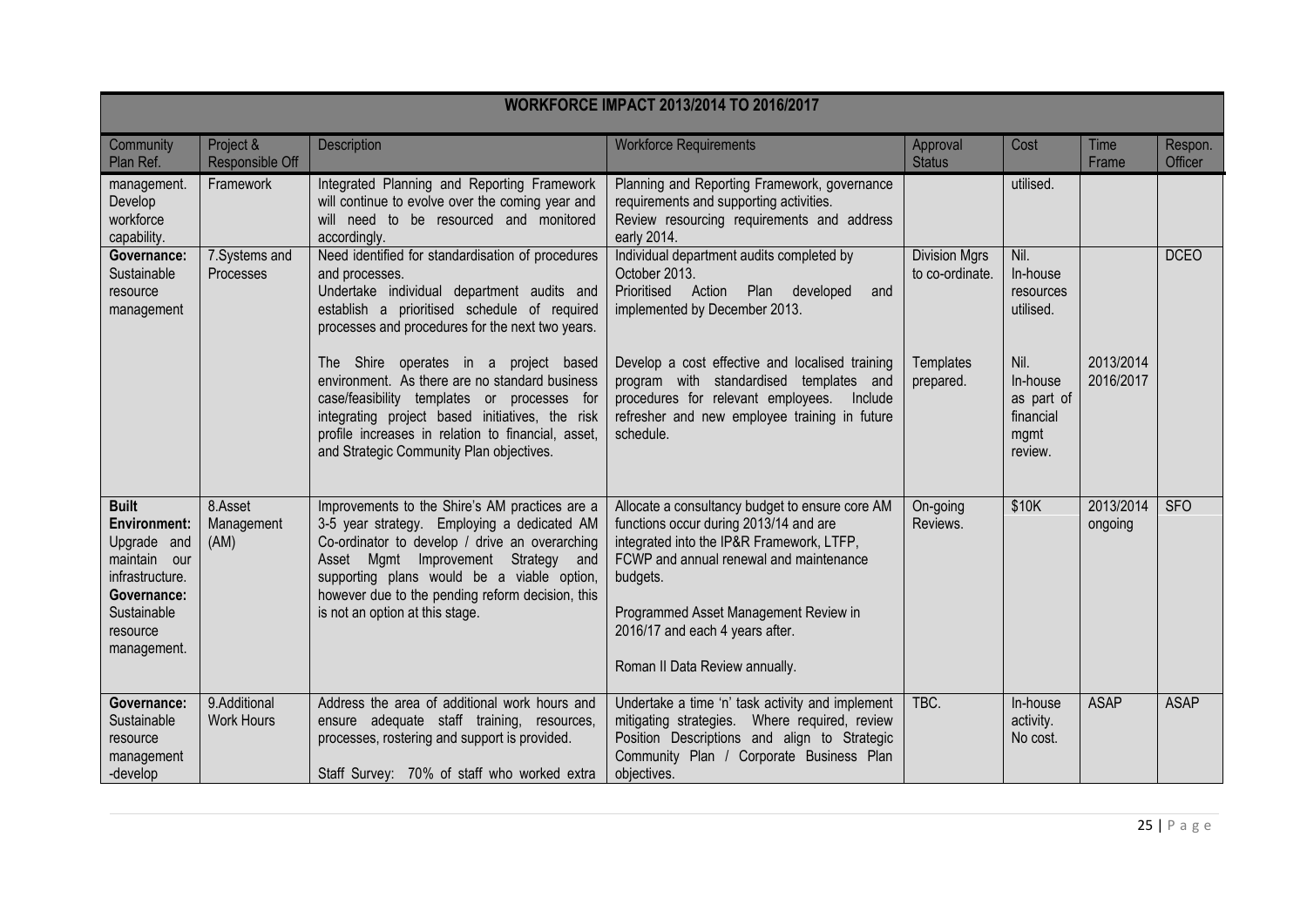| <b>WORKFORCE IMPACT 2013/2014 TO 2016/2017</b>                                                                                                               |                                              |                                                                                                                                                                                                                                                                                                                                                                                                               |                                                                                                                                                                                                                                                                                                                                          |                                                                                         |                        |                 |                    |
|--------------------------------------------------------------------------------------------------------------------------------------------------------------|----------------------------------------------|---------------------------------------------------------------------------------------------------------------------------------------------------------------------------------------------------------------------------------------------------------------------------------------------------------------------------------------------------------------------------------------------------------------|------------------------------------------------------------------------------------------------------------------------------------------------------------------------------------------------------------------------------------------------------------------------------------------------------------------------------------------|-----------------------------------------------------------------------------------------|------------------------|-----------------|--------------------|
| Community<br>Plan Ref.                                                                                                                                       | Project &<br>Responsible Off                 | Description                                                                                                                                                                                                                                                                                                                                                                                                   | <b>Workforce Requirements</b>                                                                                                                                                                                                                                                                                                            | Approval<br><b>Status</b>                                                               | Cost                   | Time<br>Frame   | Respon.<br>Officer |
| workforce<br>capability,<br>retain<br>and<br>the<br>attract<br>right people to<br>do the work.                                                               |                                              | hours stated that it was due to having too much<br>work to do in the contracted hours.                                                                                                                                                                                                                                                                                                                        |                                                                                                                                                                                                                                                                                                                                          |                                                                                         |                        |                 |                    |
| Governance:<br>Sustainable<br>resource<br>management<br>-develop<br>workforce<br>capability,<br>retain and<br>attract the<br>right people to<br>do the work. | 10.Human<br>Resource<br>Management<br>(HRM). | <b>HR</b><br>activities<br>Although<br>numerous<br>are<br>implemented, it is done so in the absence of an<br>overarching HR / Organisational Development<br>Plan that provides the strategic direction for all<br>HR activities.<br>Tasks and accountability need to be clarified for<br>staff so that resources and time are optimised<br>and effective. HR system and process gaps need<br>to be addressed. | Develop and implement a HR Plan that<br>addresses the four key areas:<br><b>Workforce Planning</b><br>1.<br><b>Compliance and Policy</b><br>2.<br>3.<br>Performance Management<br><b>Organisational Development</b><br>4.<br>The HR Plan will also address succession<br>planning, talent management, staff attraction and<br>retention. | HR Plan could<br>be outsourced<br>or developed<br>in-house.                             | \$15K HR<br>consultant | 2014/15         | <b>DCEO</b>        |
|                                                                                                                                                              |                                              | Staff survey results reveal a need for further<br>training and development.<br>Lack of succession planning is an operational<br>risk especially as the Shire services other Shires.<br>Key risk areas include EH, engineering with<br>supervisor and plant operators high risk positions<br>that if not replaced in a timely fashion can have a                                                               | Create a new part time HR position reporting to<br>the DCEO. This role will be responsible for<br>overseeing the development of the HR Plan and<br>its implementation, monitoring and reporting and<br>future reviews. Opportunity to promote an<br>internal employee with mentoring support and an<br>accelerated HR training program.  | Subject to<br>amalgamation<br>enquiry to be<br>reviewed<br>when<br>outcome is<br>known. |                        |                 | <b>DCEO</b>        |
|                                                                                                                                                              |                                              | significant impact upon services and projects.<br>Traineeships should continue to be considered<br>as the Shire currently employees 3 staff who<br>commenced as trainees.<br>Dedicated HR resources are required.                                                                                                                                                                                             | Review the agreement with LGIS Regional Risk<br>Co-ordinator to leverage support opportunities<br>through LGIS.                                                                                                                                                                                                                          |                                                                                         | Nil.                   | October<br>2013 | CEO                |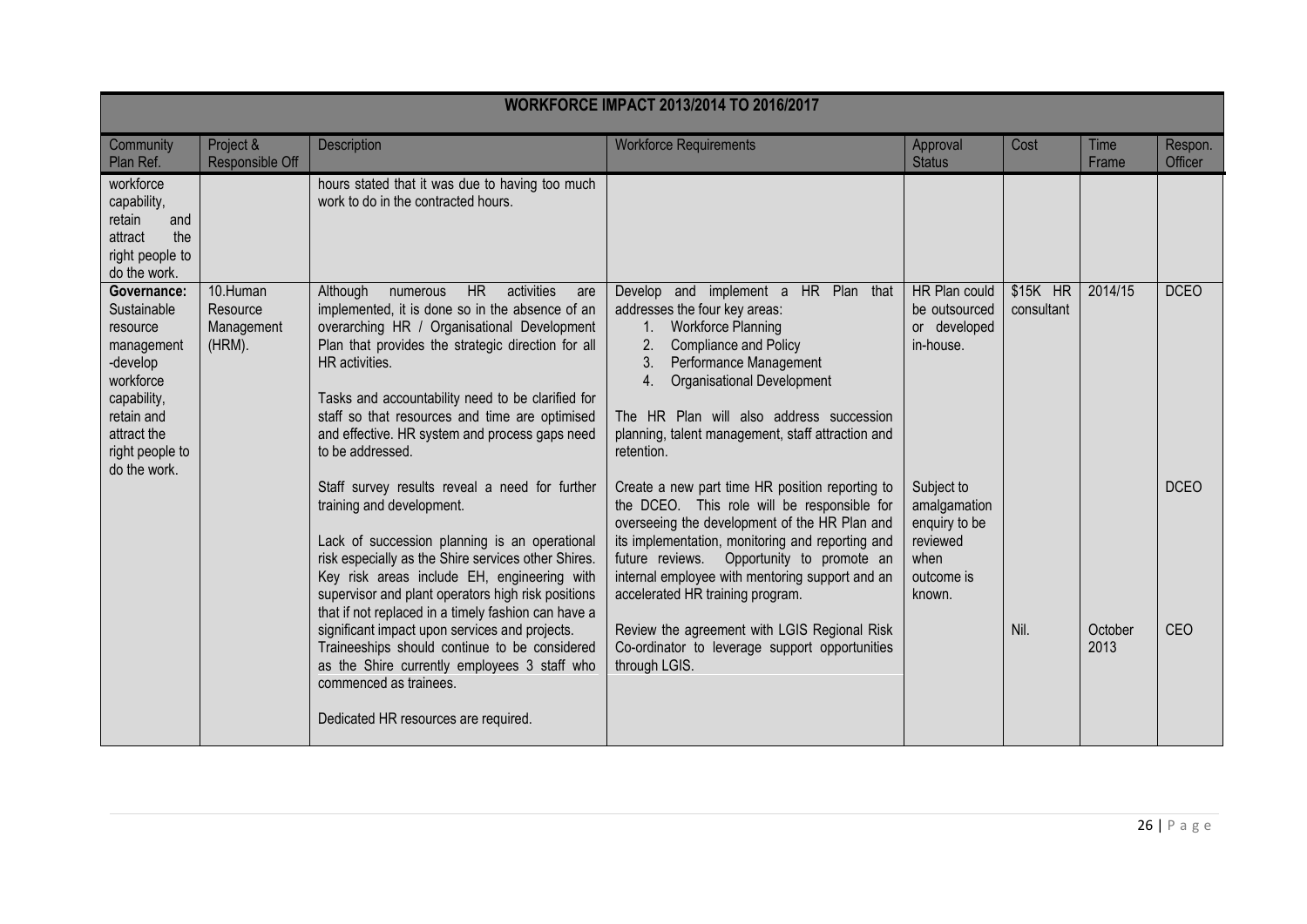## **9. WORKFORCE COSTS AND BUDGET IMPLICATIONS**

A summary of the funding required to implement the IWP recommendations are outlined below. This information is aligned with the Annual Budget 2013/14 and the Long Term Financial Plan. It will be reviewed annually in line with the legislative requirements and considered in the six monthly budget reviews.

<span id="page-27-0"></span>

| <b>STRATEGY</b>                                                                              | 2013 to 2014  | <b>Source of Funds</b><br>and $%$    | 2014 to 2015   | <b>Source of Funds</b><br>and $%$           | 2015 to 2016 | <b>Source of Funds</b><br>and $%$    | 2016 to 2017                            | <b>Source of Funds</b><br>and %             |
|----------------------------------------------------------------------------------------------|---------------|--------------------------------------|----------------|---------------------------------------------|--------------|--------------------------------------|-----------------------------------------|---------------------------------------------|
| Early Childhood                                                                              | In-house      | Nil.                                 | Nil.           | Nil.                                        | Nil.         | Nil.                                 | Nil.                                    | Nil.                                        |
| Youth Strategy                                                                               | In-house      | 100% Shire<br><b>OPEX Consultant</b> | \$20K          | TBD.                                        | TBD.         | TBD.                                 | TBD.                                    | TBD.                                        |
| <b>York Recreation</b><br>and Community<br>Centre                                            | Nil.          | Nil.                                 | \$15K<br>\$15K | <b>100% Shire</b><br><b>OPEX Consultant</b> | TBD.         | TBD.                                 | TBD.                                    | TBD.                                        |
| <b>Town Planning</b><br>Services                                                             | \$35K         | 100% Shire<br><b>OPEX</b>            |                | 100% Shire<br><b>OPEX</b>                   |              | 100% Shire<br><b>OPEX</b>            |                                         | 100% Shire<br><b>OPEX</b>                   |
| Environmental<br>Health                                                                      | Nil.          | 100% Shire<br><b>OPEX Consultant</b> | TBD.           | TBD.                                        | TBD.         | TBD.                                 | TBD.                                    | TBD.                                        |
| Integrated<br>Planning and<br>Reporting<br>Framework                                         | Nil.          | Nil.                                 | TBD.           | TBD.                                        | TBD.         | TBD.                                 | TBD.                                    | TBD.                                        |
| Systems and<br>Processes<br>*Note \$10K included<br>in 10 Year Financial<br>Plan for 2017/18 | Part in-house | 100% Shire<br><b>OPEX Consultant</b> | Nil.           | 100% Shire<br><b>OPEX Consultant</b>        | Nil          | 100% Shire<br><b>OPEX Consultant</b> | \$10K                                   | 100% Shire<br><b>OPEX Consultant</b>        |
| Asset<br>Management                                                                          | \$10K         | 100% Shire<br><b>OPEX Consultant</b> | \$35K          | <b>100% Shire</b><br><b>OPEX Consultant</b> | \$10K        | 100% Shire<br><b>OPEX Consultant</b> | \$10K Shire<br>\$10K OPEX<br>Consultant | <b>100% Shire</b><br><b>OPEX Consultant</b> |
| <b>Additional Work</b><br>Hours                                                              | TBD.          | Nil.                                 | TBD.           | Nil.                                        | TBD.         | Nil.                                 | TBD.                                    | Nil.                                        |
| Human Resource<br>Management<br>(HRM).                                                       |               | 100% Shire<br><b>OPEX</b>            | TBD.<br>\$15K  | TBD.                                        | TBD.         | TBD.                                 | TBD.                                    | TBD.                                        |
| <b>WORKFORCE</b><br><b>COSTS</b>                                                             | \$165K        |                                      | \$105K         |                                             | \$78K        |                                      | \$89K                                   |                                             |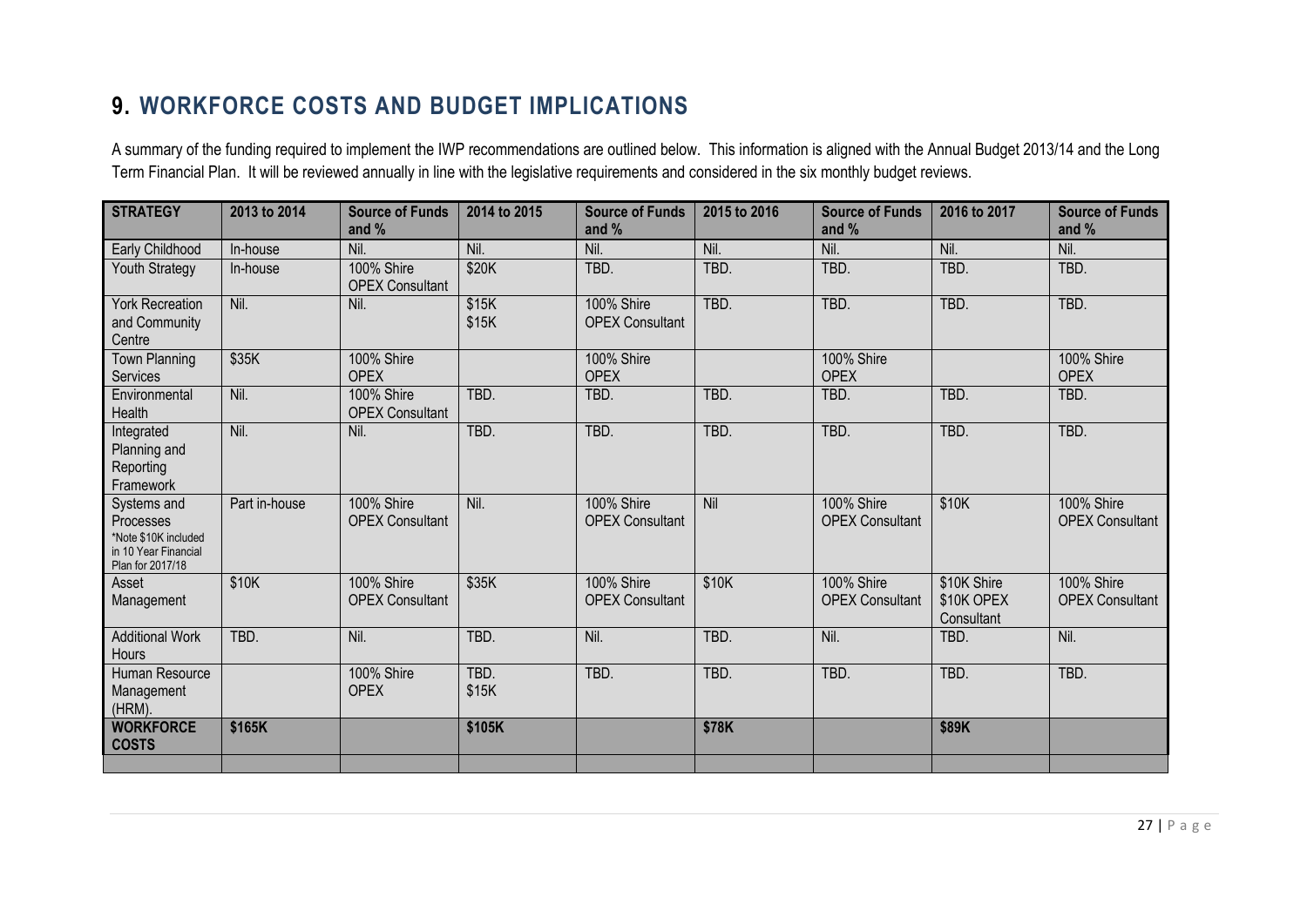## <span id="page-28-0"></span>**10. IMPLEMENTING THE WORKFORCE PLAN**

#### **Sustaining workforce planning skills, activities and initiatives:**

Workforce planning, similar to the annual budget cycle, is an ongoing process that requires resourcing, training and experience. To ensure that workforce planning skills and capacity are created and built upon over time, the senior management team will be responsible for the performance, maintenance and review of the IWP and will utilise an implementation plan.

| <b>INTEGRATED WORKFORCE PLAN 2013 - 2017</b>                                                                                                                                                                                                                                                             | <b>RESPONSIBILITY</b>        | <b>TIMELINE</b>    |
|----------------------------------------------------------------------------------------------------------------------------------------------------------------------------------------------------------------------------------------------------------------------------------------------------------|------------------------------|--------------------|
| Implementation Plan (2013/2014)                                                                                                                                                                                                                                                                          | (Key Driver)                 |                    |
| Council and Executive commitment endorsed through an<br>Integrated Planning and Reporting Policy.                                                                                                                                                                                                        | <b>CEO</b>                   | 30 September, 2013 |
| Where applicable, align IWP actions with the Annual Budget<br>and Long Term Financial Plan.                                                                                                                                                                                                              | CEO<br><b>Executive Team</b> | 30 September, 2013 |
| Workforce planning data management systems developed /<br>revised and implemented.                                                                                                                                                                                                                       | <b>DCEO</b>                  | 31 December, 2013  |
| Workforce planning review and<br>reporting<br>procedures<br>established.                                                                                                                                                                                                                                 | <b>DCEO</b>                  | 30 September, 2013 |
| KPI's<br>Workforce Plan,<br>and<br>reporting<br>requirements<br>communicated to all staff to ensure ownership<br>and<br>accountability across the organisation.<br>Demonstration of<br>benefits<br>every<br>opportunity.<br>Communicated<br>at<br>and<br>implemented using a change management approach. | CEO & DCEO                   | 31 August, 2013    |
| Orientation and training for managers and relevant key<br>stakeholders.                                                                                                                                                                                                                                  | <b>DCEO</b>                  | 30 September, 2013 |
| Workforce planning integrated into all planning (including the<br>corporate business plan), business cases and decision<br>making processes, including Council Agenda.                                                                                                                                   | CEO                          | 31 December, 2013  |
| Organisational and individual performance requirements and<br>KPI's set, documented and<br>monitored<br>through<br>the<br>performance appraisal process.                                                                                                                                                 | <b>DCEO</b>                  | 30 September, 2013 |
| Relevant workforce planning activities and actions integrated<br>into relevant PD's.                                                                                                                                                                                                                     | Executive team               | 30 September, 2013 |
| Embed workforce planning into all relevant frameworks,<br>systems, policies and processes.                                                                                                                                                                                                               | <b>DCEO</b>                  | September, 2013    |
| Workforce planning training requirements identified and<br>reviewed annually.                                                                                                                                                                                                                            | <b>DCEO</b>                  | Ongoing            |
| Timelines and legislative requirements clearly scheduled and<br>followed up.                                                                                                                                                                                                                             | <b>DCEO</b>                  | 30 September, 2013 |
| Commence review of Integrated Workforce Plan in preparation<br>for IP & R Framework requirements for 2014/15.                                                                                                                                                                                            | <b>DCEO</b>                  | 1 March, 2014      |
| Commence capacity review of HR resources and HR outputs<br>and outcomes required for the coming financial year. Explore<br>possible increase in part time hours.                                                                                                                                         | <b>CEO</b>                   | 1 March, 2014      |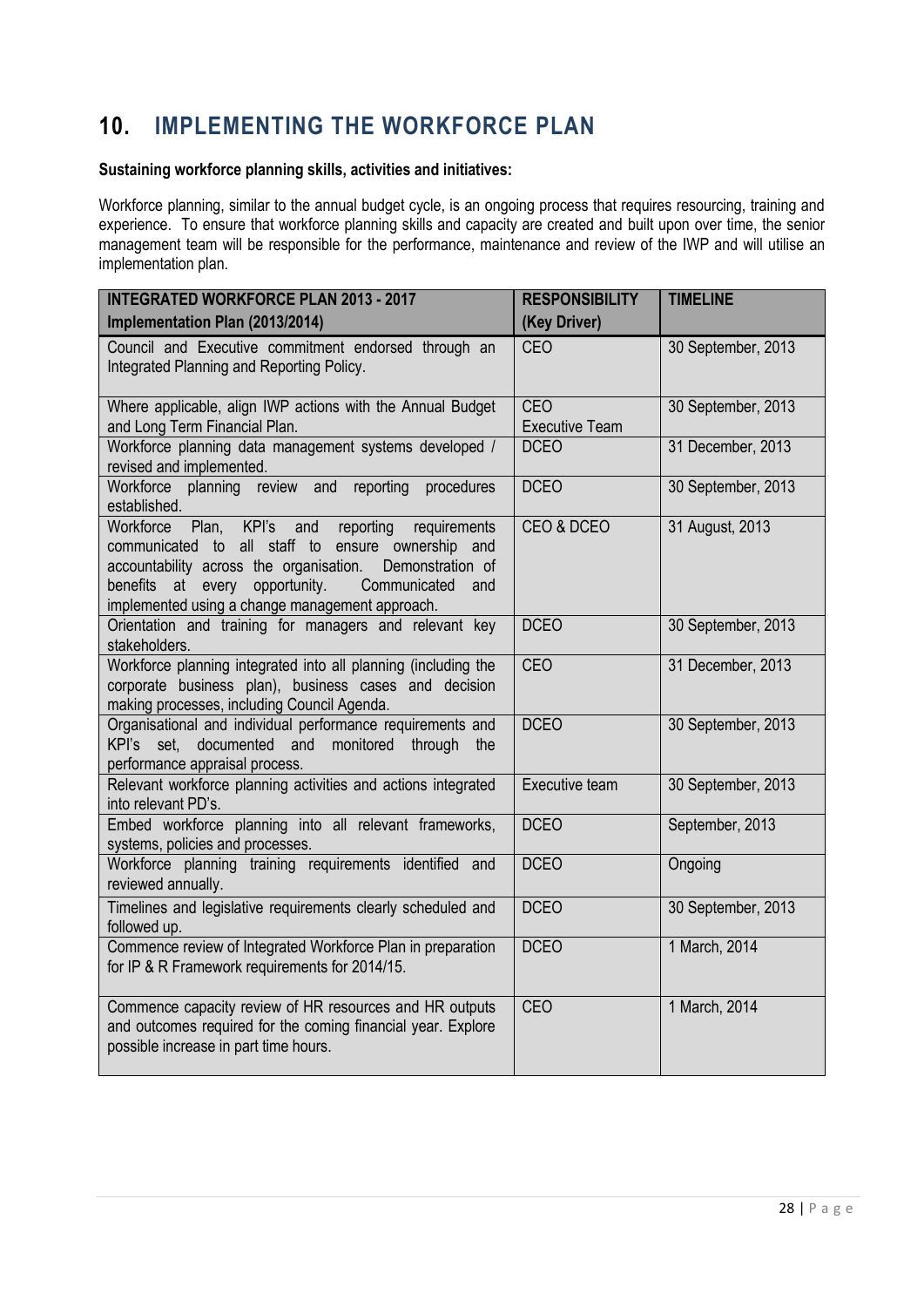# <span id="page-29-0"></span>**11. CHANGE MANAGEMENT**

Integrating workforce planning is a new initiative. As a new initiative, it will need to be communicated and implemented within a change management context of clear and concise information sharing, outlining actions and requirements and importantly, the benefits to staff and the organisation as whole.

Integration of workforce planning will need to be consistent and thorough. Staff concerns will need to be addressed and the IWP will need to be adequately resourced to ensure its effectiveness, timeliness and integrity.

## <span id="page-29-1"></span>**12. MONITORING AND EVALUATION OF OUTCOMES**

The IWP will be reviewed annually as part of the planning cycle, amended and reported on accordingly to ensure ongoing integration with the Annual Budget, Long Term Financial Plan and Asset Management Plan. Updates will be communicated to relevant stakeholders.

An overall organisational-wide reporting framework will be developed as part of the Integrated Planning and Reporting Framework however in the interim, the following activities will be utilised to monitor and manage the ongoing progress of the IWP to ensure that it remains relevant and appropriate in guiding planning and decision making across the organisation.

- Review of HR data and trends once HR data banks are established.
- Review of staff and customer service survey results relevant to service delivery and human resources.
- Review of workforce planning processes, principles and practices with inclusion in the annual planning cycle.
- Review of workforce planning implications and included in Council decision making and project planning.
- Annual review of Human Resource Plan, key result areas and KPI"s.
- Annual review of HR risks and the effectiveness of their treatments and controls.
- Inclusion of workforce planning outcomes in the Annual Report.